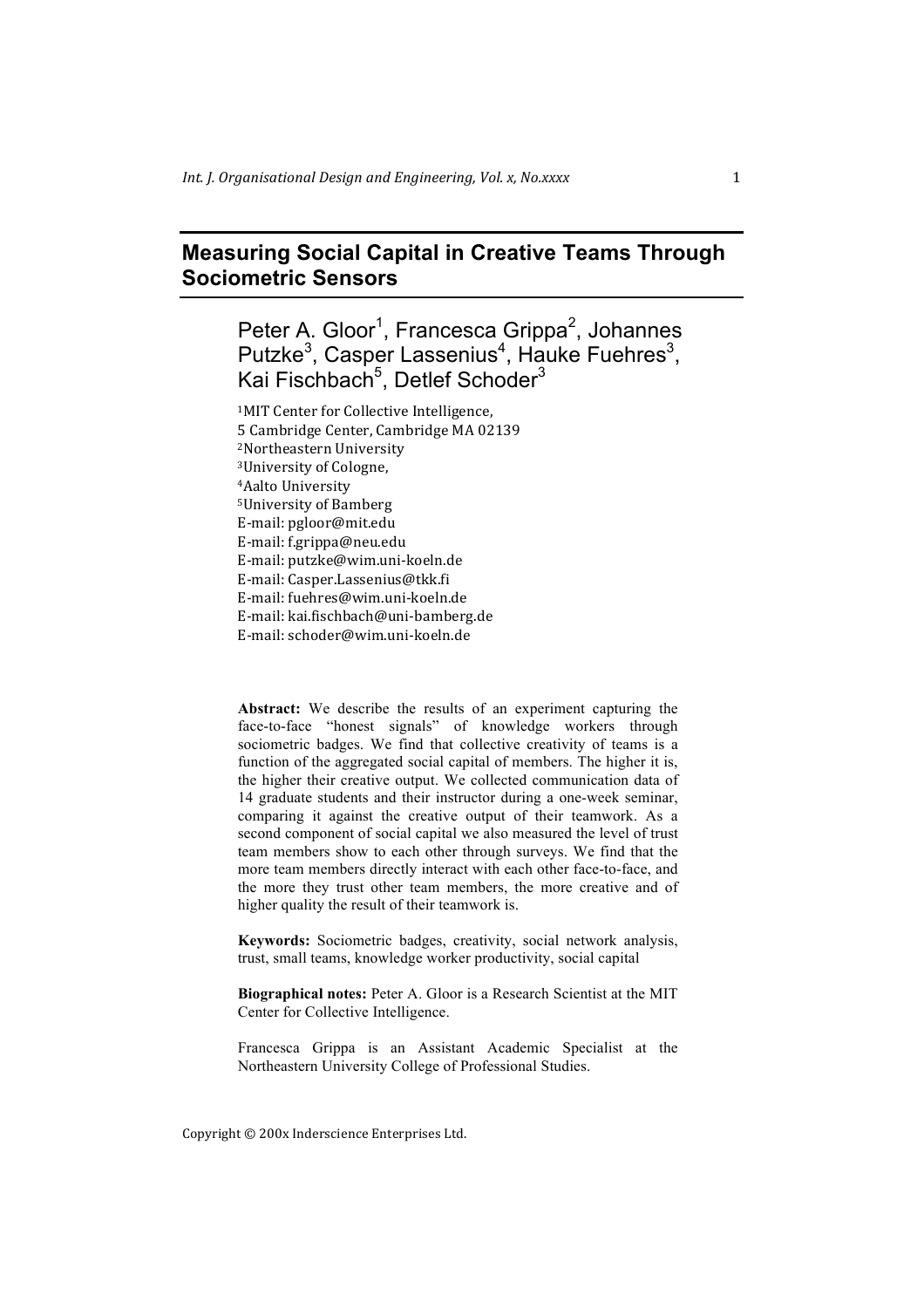Johannes Putzke is an Assistant Professor at the University of Cologne.

Casper Lassenius is a Professor at the Software Business and Engineering Institute at Aalto University, Helsinki.

Hauke Fuehres is a Ph.D candidate at University of Cologne.

Kai Fischbach is a Professor and Chair in Information Systems and Social Networks at the University of Bamberg.

Detlef Schoder is a Professor and Chair in Information Systems and Information Management at the University of Cologne.

### **1. Introduction**

Analyzing and understanding individual and team creativity has been a longstanding area of research, extending the view of human ability and achievement beyond the traditional concept of intelligence. Creativity is defined by Csikszentmihalyi (1997) as an act, idea, or product that changes an existing domain – which can be anything from nursing to nuclear physics – or that transforms an existing domain into a new one. In this paper we address the topic of organizational and team creativity, looking at interventions that might make groups of people more creative.

What distinguishes a particularly creative individual from others? According to Csikszentmihalyi (1997) there are three different types of individual creativity. The first one is applied to any person that expresses interesting and novel ideas. A bright conversationalist, a person with varied interests, who appears highly intelligent, is commonly called "creative". Csikszentmihalyi calls these people "brilliant". The second group is composed of the "personally creative" people, having insightful judgment and making important discoveries recognized by the outside world. Undoubtedly the most interesting ones are people in the third category whom Csikszentmihalyi adorns with the capital "C" of Creativity, like Leonardo da Vinci, Thomas Alva Edison, or Pablo Picasso, who have changed our culture in some important aspect. In this paper we focus on the latter two categories of creativity. While not everybody can be a Leonardo, Edison, or Picasso, groups, companies and organizations rely on creativity that is recognized by others.

Ultra-creative people share some contradicting common traits according to Csikszentmihalyi (1997). They have high physical energy, but are also quite often at rest. They are smart but naïve, with an IQ of at least 120. They combine playfulness and discipline, fantasy and reality, extroversion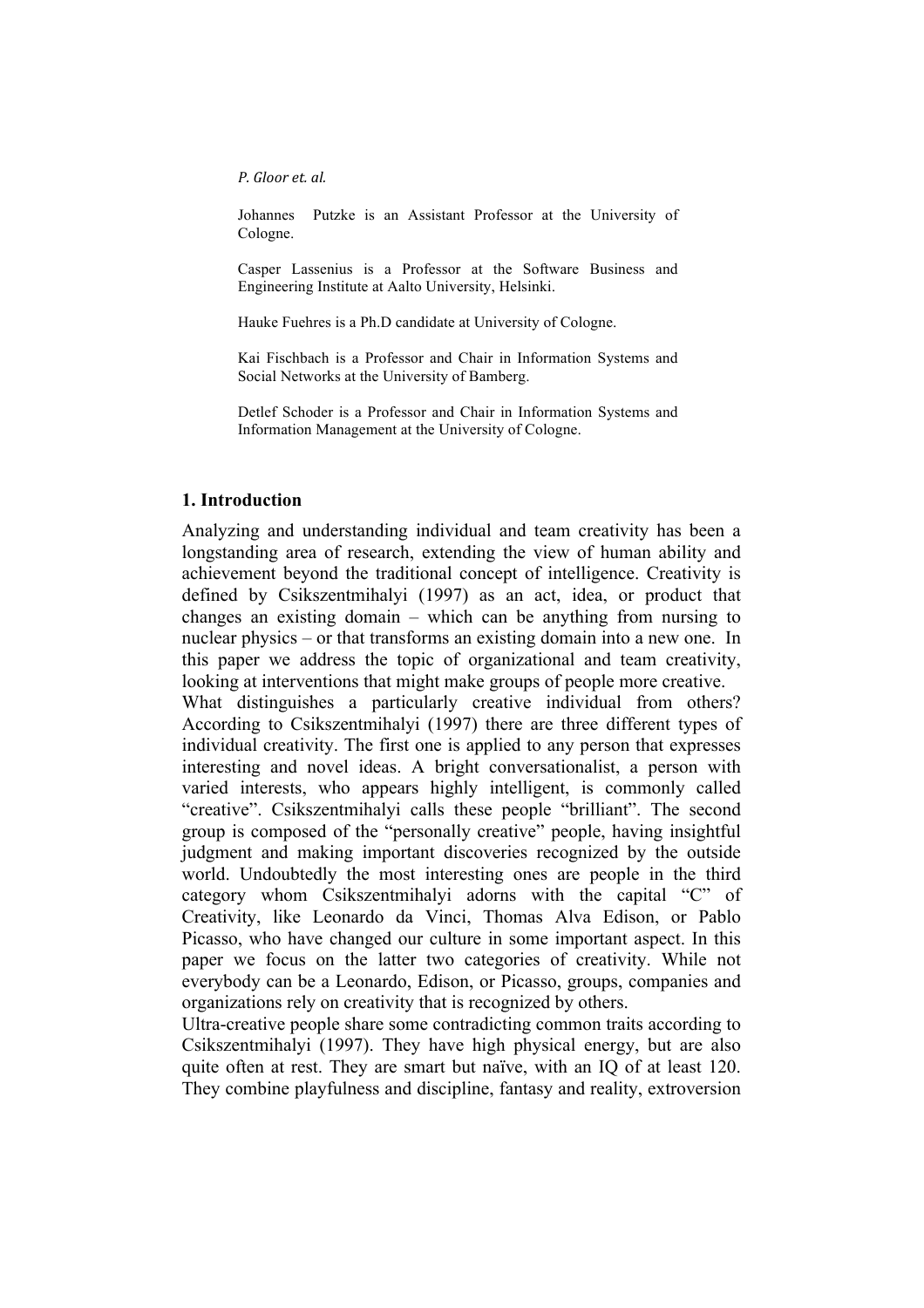and introversion, masculine and feminine traits. They are both humble and proud at the same time, rebellious and independent, and passionate but objective. In this paper we introduce a set of tools and methods that try to capture some of these characteristics by measuring communication patterns between people.

Highly creative processes happen in a state of flow. Flow experiences can emerge in many different situations. Whether it is in sports, music, conversation, sex, or creating a new product, the state of flow is immensely rewarding: the individual is not looking for any external rewards anymore; just the fact of being immersed into the activity is reward enough. The interesting point, however, is that it always takes other people for a person to reach the state of flow (Collins 2005). While the other people do not have to be physically present, they are nevertheless present in the mind of the person reaching the flow state. In this paper we extend Csikszentmihalyi's concept of individual creativity and flow to the level of group creativity and group flow, trying to understand what personality characteristics are supportive of getting creative groups into the flow state.

# **2. Background -Individual Characteristics Influence Group Creativity**

Initial research on organizational creativity focused on the individual actor and investigated personality traits of highly creative people (Barron and Harrington, 1981; Helson, 1996). Creativity has been defined by organizational researchers based on the novelty and usefulness of ideas generated by individuals and groups (Amabile, 1983, Csikszentmihalyi, 1997). One of the most widely recognized theories of organizational creativity – known as the *componential model of creativity* - has been proposed by Teresa Amabile (1983). This theory explains the interactions of social and environmental factors with personality characteristics and the effects of these factors on observable creativity. Amabile identifies three factors that might influence organizational creativity: organizational motivation to innovate, resources, and management practices. The interactional perspective on creativity suggests that the effective translation of ideas into action will depend on a variety of individual and situational attributes such as motivation, skills, personality, and contextual features (Zhou et al., 2009; Woodman et al., 1993).

# *2.1 Social Networks To Discover New Ideas*

Individual cognitive biases may constrain creativity. Because creativity in the organizational context involves the recombination of different existing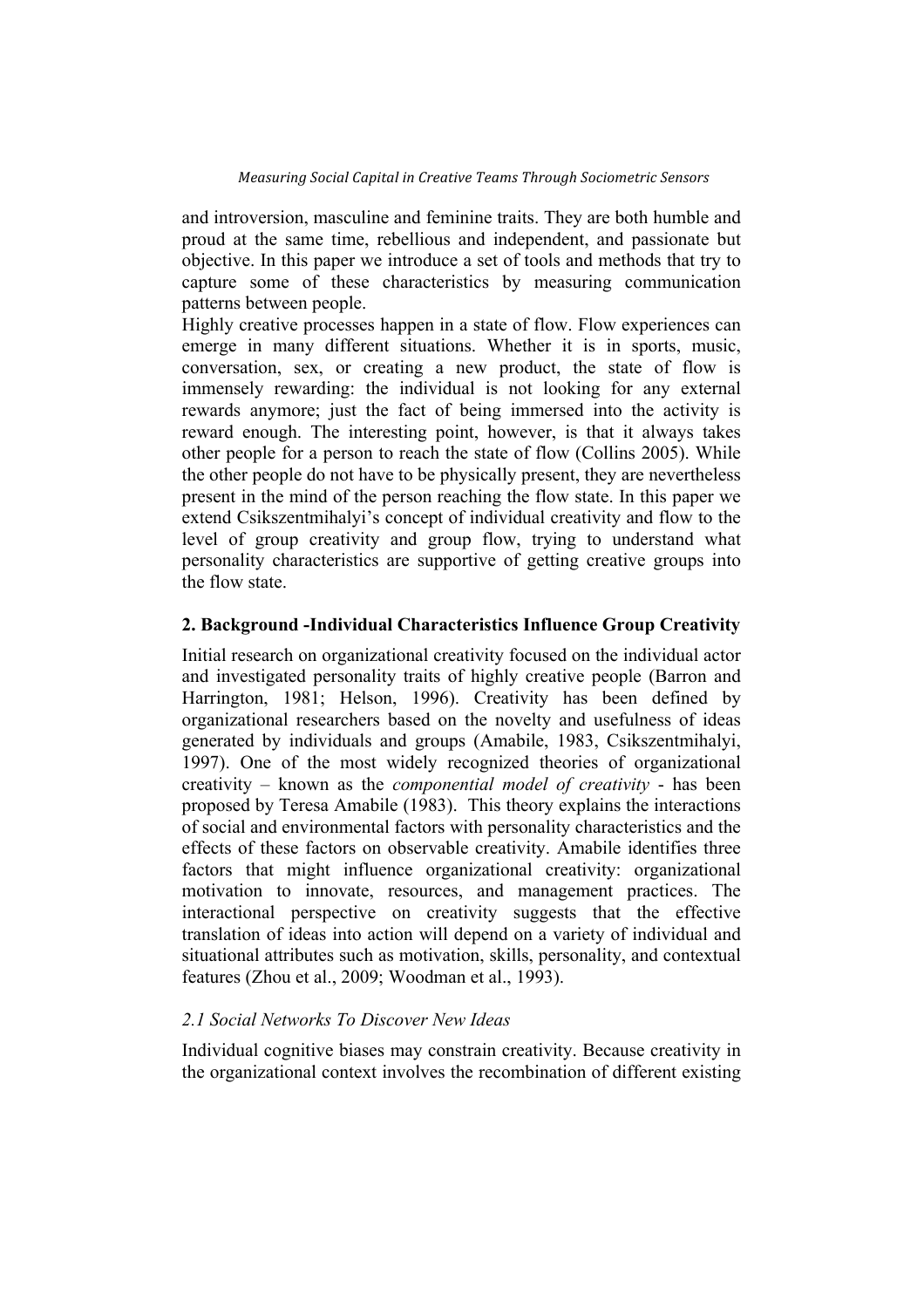ideas, researchers are looking for social sources of new ideas going beyond individual cognitive processes (Sawyer, 2009). Social networks are recognized as a powerful tool for accessing diverse and contrasting ideas. Uzzi and Spiro (2005) studied the creativity of artists on Broadway musicals from 1945 to 1989. They found that a combination of previous collaborations among artists and network diversity - represented by newcomers to the team - was correlated with box office success. On the negative side, authors recognize that social networks can act as channels to reinforce groupthink and limit individual perspectives (Perry-Smith and Shalley, 2003; Amabile, 1988; Ferrin and Shah, 1997).

While the importance of social capital represented through social networks (Putnam 2001) has been widely recognized in literature, there is still a lack of formally defined measurement systems to quantitatively detect how ideas develop and what factors foster their development.

# *2.2 Individual Attributes of Group Creativity*

A limitation of the social network perspective is that researchers might focus exclusively on relationships rather than including attributes of actors, not considering how individual characteristics may interact with the structural characteristics of the groups. To address this limitation, our research combines face-to-face interaction and personal characteristics. As demonstrated by extensive research (Barron, 1969; Amabile, 1983, 1996) creative individuals are characterized by specific personality traits: self-confidence, independence of judgment, attraction to complexity, risk taking. Some authors (Feist, 1999) suggest that the creative individual is distinguished by qualities like independence, asocial behaviors, introversion, hostility, and arrogance. Other authors highlight more positive traits: openness to experience, ambition, flexibility of thought and active imagination and a high level of energy to challenge the established norms (Amabile, 1996; Sternberg and Lubart, 1995).

# *2.3 Trust as an Ingredient for Group Creativity*

By investigating the influence of social networks and conformity value on employees' creativity, Zhou et al. (2009) found that when creative coworkers were working in the same group, the less supervisors engaged in close monitoring, the more employees exhibited creativity. This means that trust is a key ingredient for successful group creativity. Researchers in the areas of psychology and organizational behavior have been investigating the role of trust in determining group performance (Dirks, 1999; McAllister, 1996; Friedlander, 1970). As these studies indicate, trust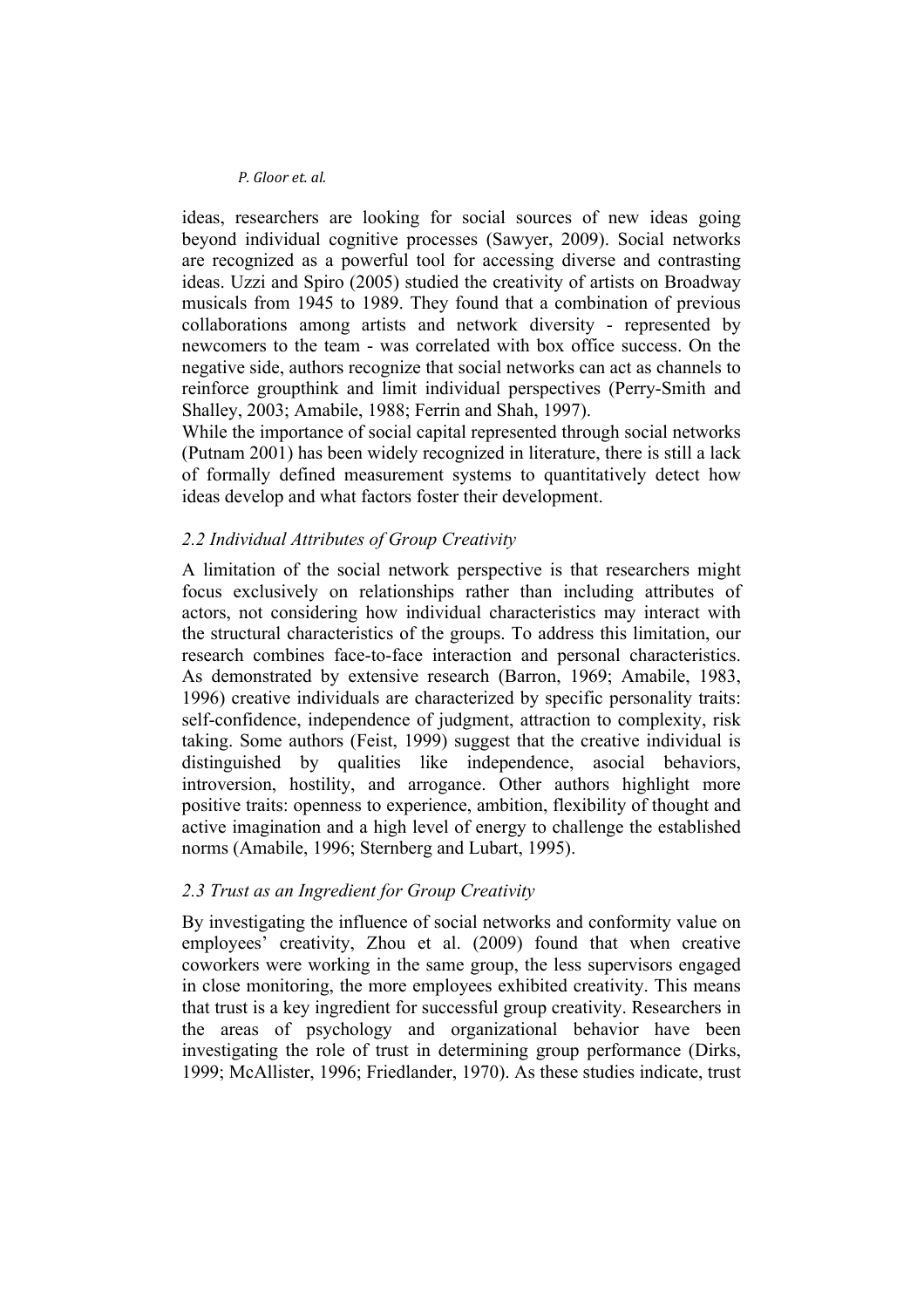might increase the ability of group members to work together more effectively and efficiently. Because trust may improve the willingness to cooperate and work towards common goals, effectiveness is expected to increase. At the same time, trust might impact positively on efficiency because of the reduced need for rules and monitoring mechanisms. Dirks (1999) found that trust might influence group performance in an indirect way: "*Groups with higher levels of trust did not necessarily have better processes and better performance than groups with low levels of trust. Instead, trust appeared to influence how motivation was translated into group process and performance*" (Dirks, 1999, p. 453). A recent study by Ferrin, Dirks and Shah (2006) indicates that third-party relationships act as a force that influences trust by shaping interpersonal behavior, as individuals draw on third parties to inform their trust judgments. Their study indicates an increasing interest in understanding trust in the network context, yet little empirical research exists on the factors determining interpersonal trust in an organizational network. In our research, we investigate trust and the willingness of actors to trust others as a characteristic of an individual and of a group.

# *2.4 "Honest Signals" of Creative Team Members*

Based on the personality characteristics of creative people introduced above, our work explores what behavior might be indicative of these personality characteristics, and what might be done to reinforce behaviors that can affect the quality of a group endeavor. Our study relies on seminal work done by Sandy Pentland (2007, 2008) and his team on "honest signals". These signals are an important component of individual behavior, as they are unconscious signs that individuals exhibit during social interactions. Pentland measured these honest signals by analyzing body movement patterns, and the timing, energy, and variability of speech. According to Pentland (2008), there are four types of honest signals: (1) influence, which means the extent to which someone causes the other person's pattern of speaking to match their own pattern; (2) mimicry, the automatic copying of one person by another during a conversation; (3) activity, represented by the energy and the time spent in a conversation; and (4) consistency, which is measured through low variability in the speech signal.

Experiments to measure and model organizational behavior at the individual and group level using sociometric badges have already been conducted in a variety of settings (Olguín-Olguín et al., 2009; Olguín-Olguín and Pentland, 2010). Sociometric badges are wearable electronic sensors capable of detecting face-to-face interactions, conversations, body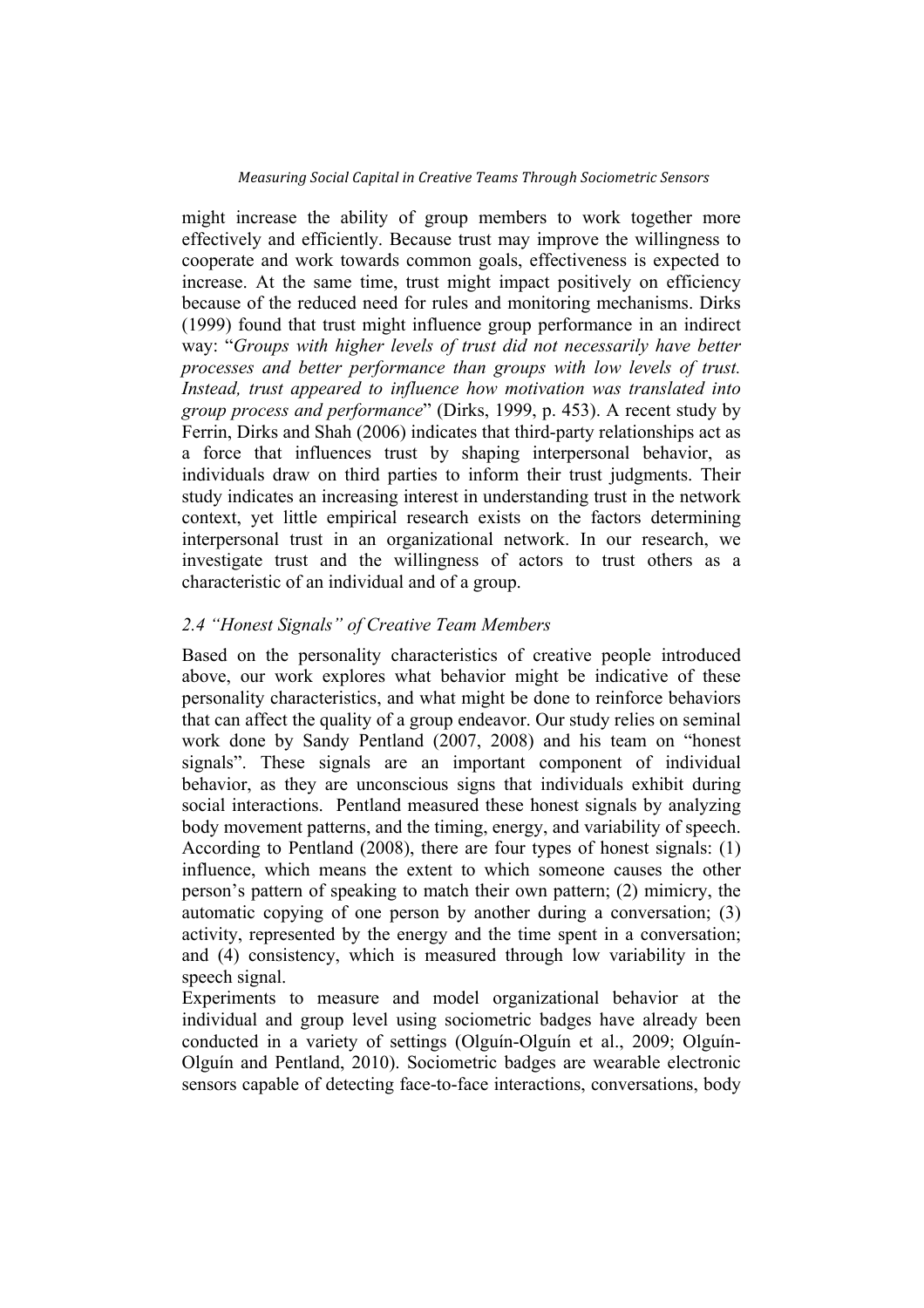movement, and physical proximity (Olguín-Olguín, 2007). Based on experimental data collected within a German bank, a large hospital in the Boston area and a bank in the Czech Republic, Olguín-Olguín et al. (2010) found that social signaling behavior and face-to-face network characteristics can predict group performance. This stream of work has demonstrated the benefits of using automatic methods to collect data on human behavior. Whereas surveys might be time consuming and subjective, and the use of cameras to videotape humans can be both intrusive and expensive, measuring group behavior with unobtrusive sensors offers the advantage to automatically capture and store data from groups of people.

### *2.5 Measuring Creativity*

Many researchers mix up performance and creativity, assuming that a high-performing group or individual must be more creative (Hackman and Katz, 2010). One framework to analyze creative output of small groups measures fluency and flexibility, fluency referring to the number of nonredundant ideas, and flexibility referring to the number of idea categories represented in ideas (Choi and Thompson, 2005). Goncalo and Staw (2006) recently studied group creativity and the effect of individualistic and collectivistic values. In a laboratory setting people were asked to generate ideas in a 15 minute period, while two additional coders rated each idea for creativity based on criteria of originality and novelty. This subjective rating of creativity can be considered a limitation of this type of study. Simply counting the number of different ideas and idea categories does not really account for the impact and quality of the creative ideas.

Frequently results of creativity take some time to come to fruition. For example, Cummings and Kiesler (2008) studied the success of over 500 interdisciplinary research projects sponsored by NSF. They found that while distance of interdisciplinarity reduces creative output, prior collaboration mitigates this effect. They measured creative output of the teams in four dimensions: knowledge (e.g. publications), tools (e.g. software), training (e.g. Ph.D students), and outreach (e.g. museum installations). Their results illustrate that just ranking the number of creative tasks is a poor predictor for long-term creativity. High performance in generating many different low-quality ideas might have less impact in the long term. To reduce this bias, and inspired by United States Supreme Court Justice Potter Stewart's quote describing pornography as "I know it when I see it," we are using peer-rating as our method to assess the quality and novelty of ideas, assuming that people "know creativity when they see it."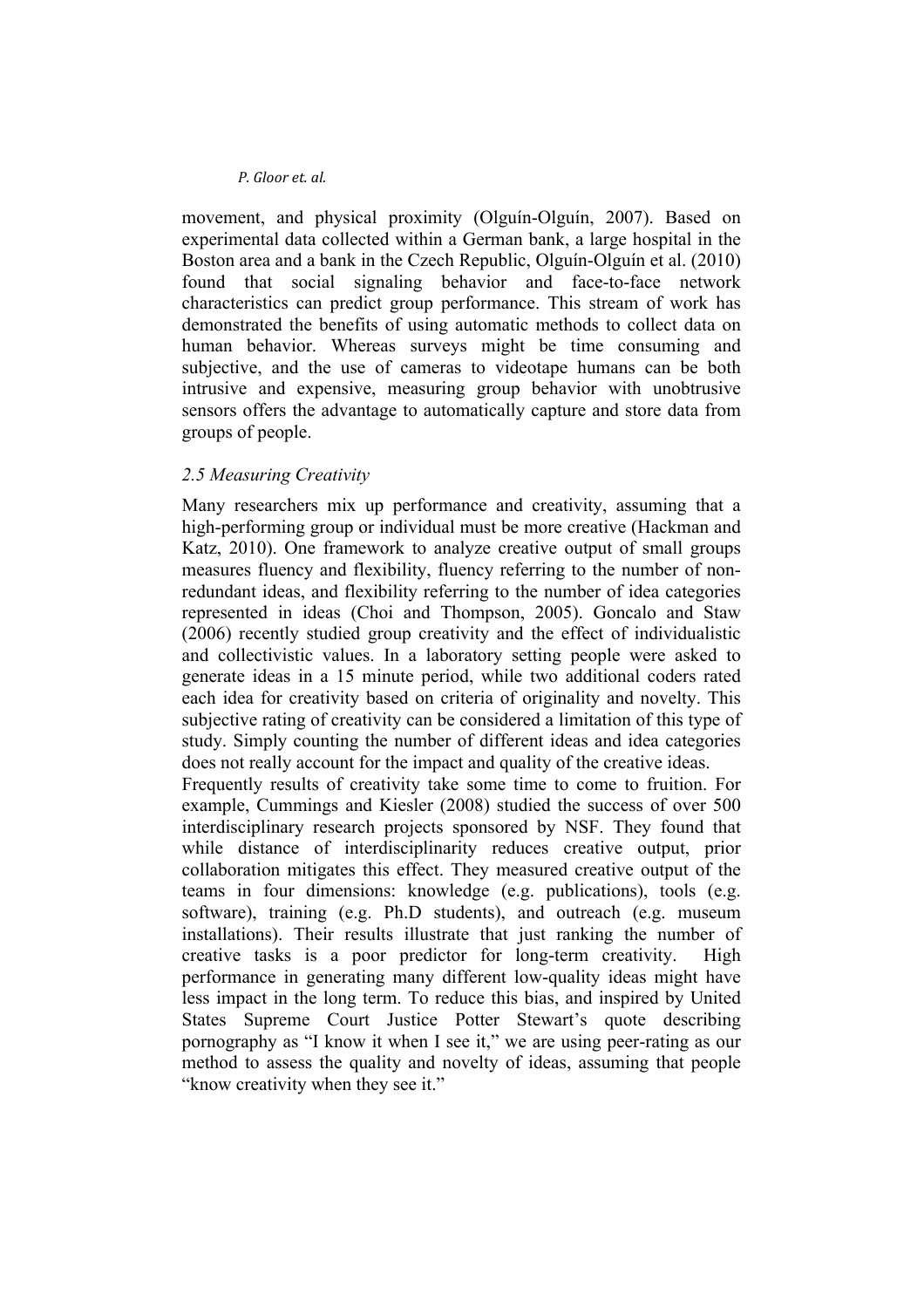# **3. Method**

During a 5-day graduate student block seminar with 15 participants taught in June 2010 at the University of Cologne, we compared "honest signals" (Pentland 2008) captured with sociometric badges (Olguin 2007) with the creativity and quality of the teamwork of the participants.

The goal of the seminar was to study a wide range of methods for predictive analytics, mostly based on social network analysis and the emerging science of collaboration. Participants were doctoral students of information systems, computer science, sociology, economics, psychology, and related fields. During the course, small teams of two to four students presented an overview of research topics based on previous readings. In the afternoons small student teams in changing composition worked on their own trend analysis and prediction projects whose results were presented at the last course day. The literature review presentations and the final project presentations were peer rated by the non-presenting students on two dimensions, creativity and quality. As demonstrated by other researchers (Falchikov, 1986), peer-assessment can be considered a reliable and valid method to assure individual accountability.

## *3.1 Measuring Social Network Position with Sociometric Badges*

While the students worked together for eight hours per day, they also wore the sociometric badges introduced above to capture their own communication behavior (Figure 1).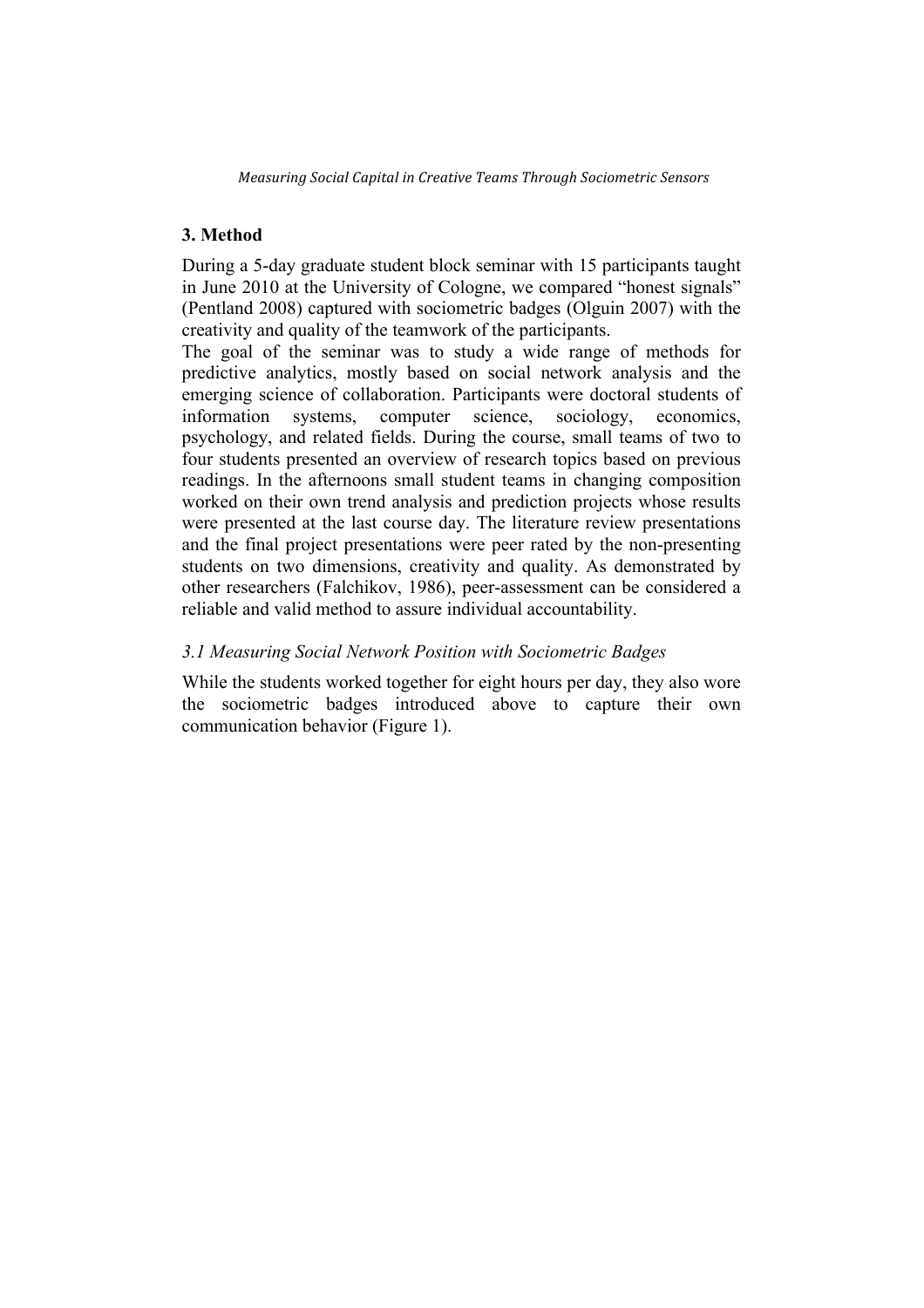

Figure 1. Sociometric Badge

These badges capture four types of signals. Radio sensors capture physical proximity between badges, infrared (IR) sensors measure if two badge wearers are facing each other, which also means that they are looking at each other. The badges also have built in microphones to capture voice and pitch patterns – the content of what is said is not captured. An accelerometer measures the energy levels of the wearer. In this paper we only use the first two types of signals: the ones captured by the radio and by the IR sensors. Based on the IR and radio signals of the badges we construct two social networks. The first network aggregates signals collected with the IR sensors, where one interaction is measured if actor A is facing actor B. The second network is constructed using the radio sensors, taking one reading if actor A is closer than a threshold (about 1.5 meters) to actor B. For each actor in the network, we calculated three social network analysis metrics (Wasserman and Faust, 1994). The first metric is degree centrality which measures the number of nearest neighbors of each actor. The second is betweenness centrality that measures information flow through the network by measuring the probability that an actor is on the shortest path connecting any two actors. Betweenness is commonly considered a measure for the influence of an actor. As our network is quite small, we are using weighted betweenness centrality (Opsahla et al., 2010). The third metric we compute is the contribution index of each actor, which measures the propensity of an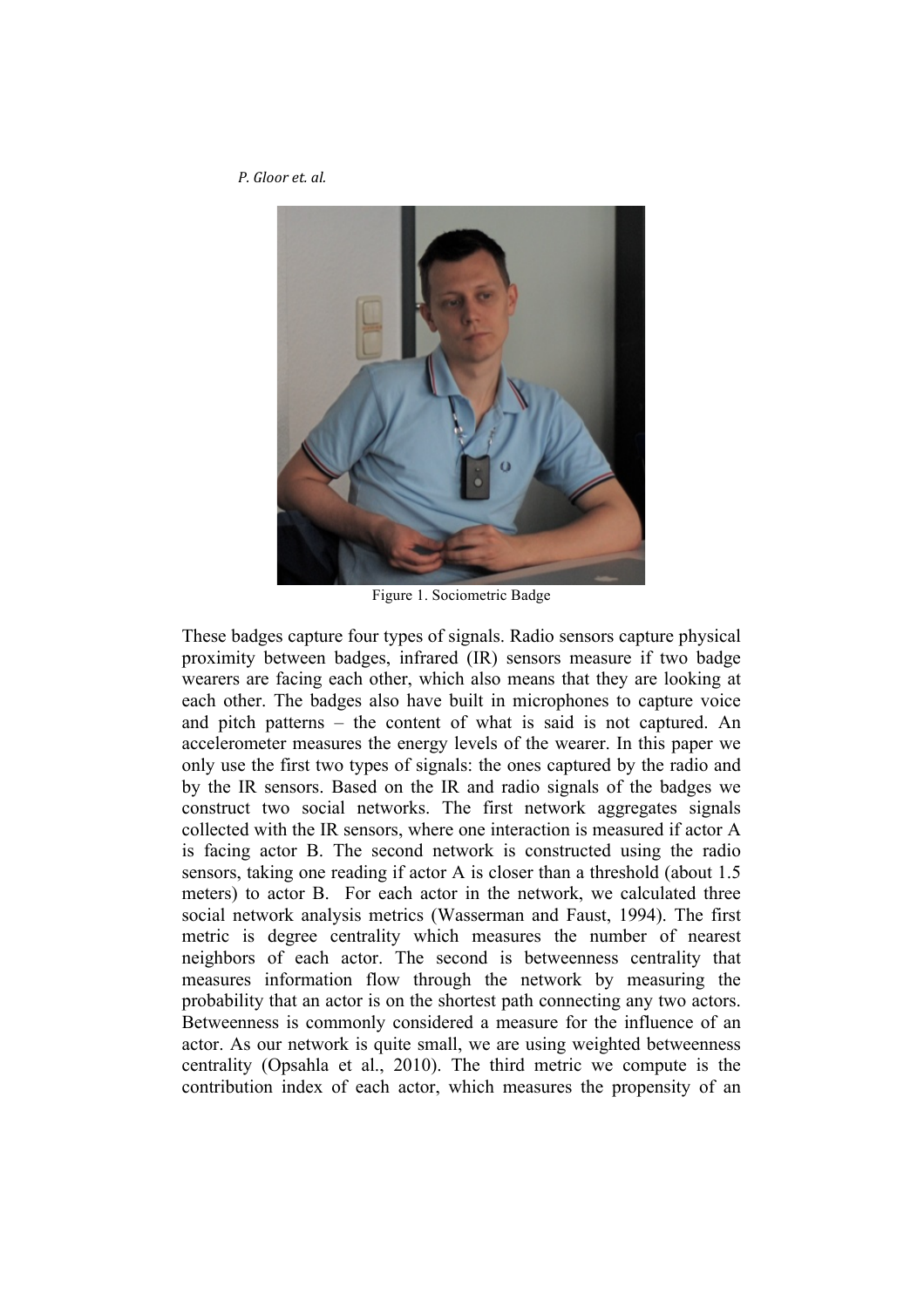actor to be a sender or a receiver of a signal (Gloor et al., 2003). This metric is only accurate for the IR network, because the angles of the IR sender beacon and IR receiver in the sociometric badge are different. Through the IR sensors, the contribution index therefore measures how much somebody is being looked at compared to how much s/he looks at others.



Figure 2. IR network of full week (circles show weighted betweenness centrality)

Figure 2 displays the IR network, aggregating all signals collected when two people faced each other over the entire 5-day period. As can be seen, actors 117 and 132 have the highest betweenness centrality, actor 132 being the instructor, and actor 117 a student.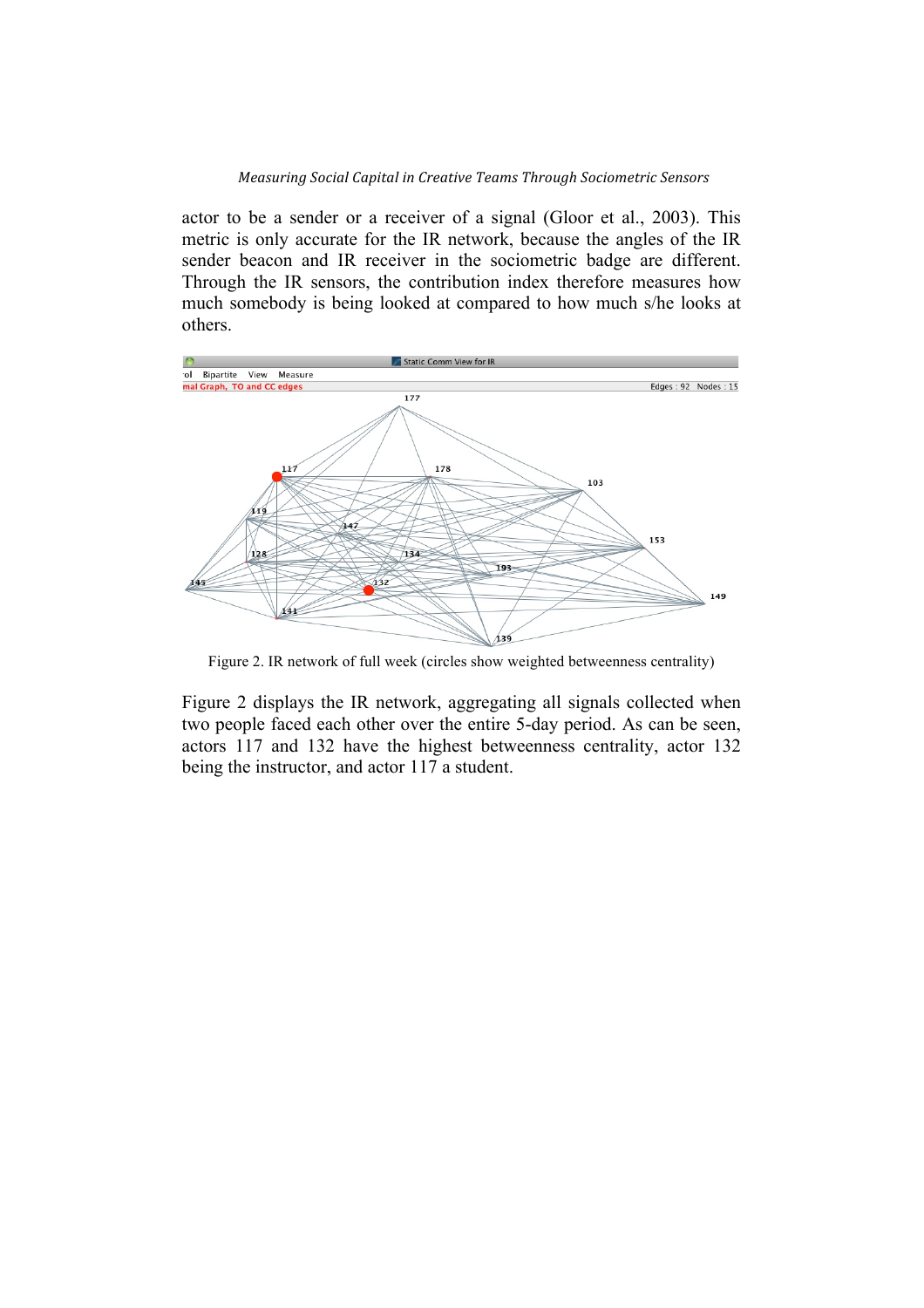



Figure 3. Radio network of full week (circles show weighted betweenness centrality)

Figure 3 displays the radio network, aggregating all collected signals over the 5-day period. As can be seen, actor 153 has the highest betweenness centrality. His position in the confidence and non-confidence network (see figure 4 below), as well as in the IR network is quite low. This already illustrates that having a lot of physically close interaction does not predict a prominent position in the group.

We also counted the total number of times team members of each team were facing each other during the entire week using the infrared sensors. Note that this also includes times when participants were having lunch in the cafeteria, or were taking a break, as they were wearing the sensors from morning to the evening. This is different from constructing the social network shown in figure 2, and simply measures pair-wise interaction. These accumulated IR signals of a badge with all other actors can be interpreted as a proxy for the social capital the sociometric badge wearer collected over the week. We exclude the radio network from the social capital construct because the IR signals (and therefore the eye contact) are more appropriate to approximate the knowledge exchanged in a team. Our assumption is that looking at each other is a more powerful indicator of the social capital than just being in proximity to one another.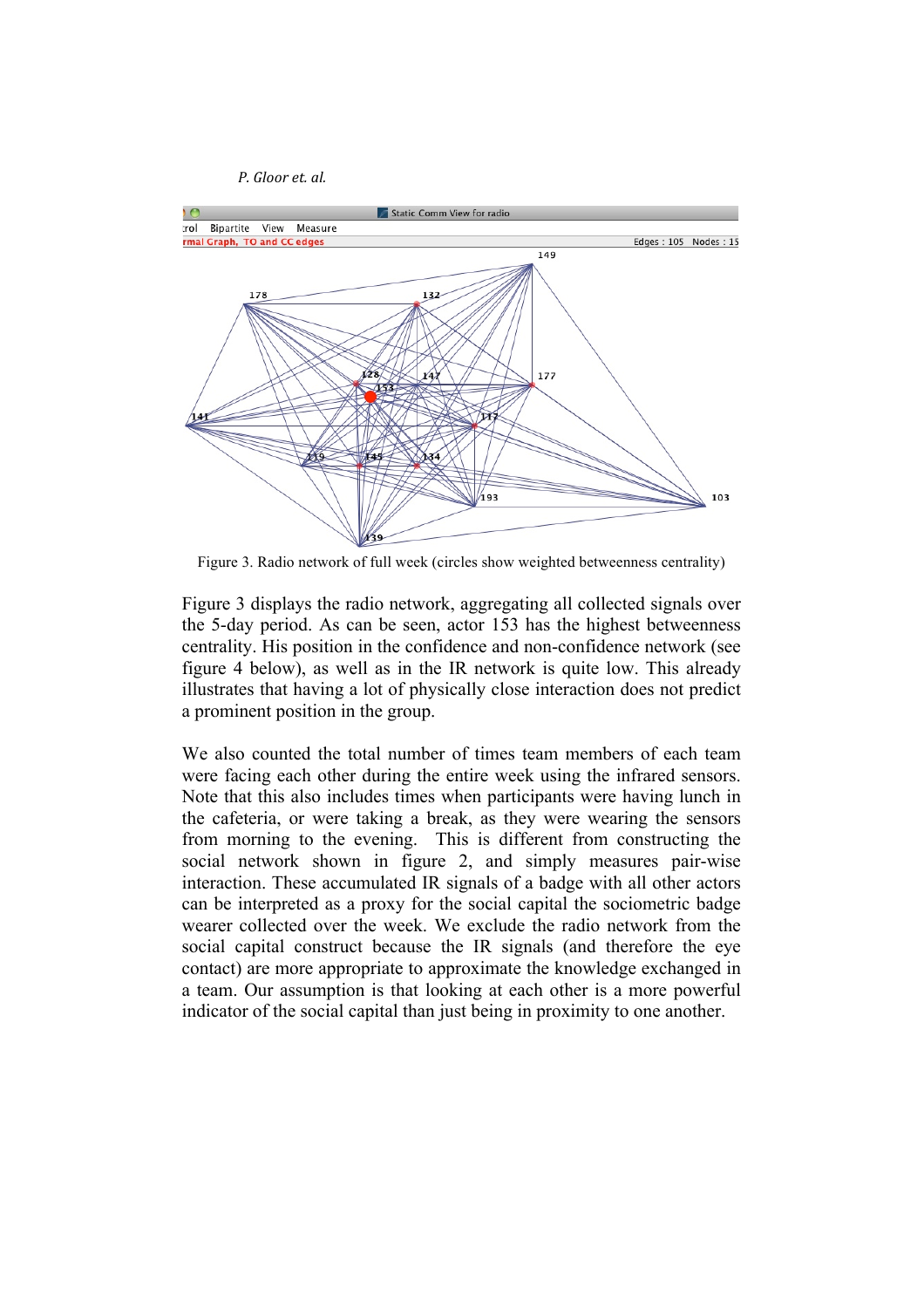### *3.2 Measuring Trust – the Confidence Network*

In addition, every evening the students filled out a series of daily surveys. Among others, they also answered the following question to measure trust: "*There are some people in our daily lives with whom we are willing to share personal confidences. How likely would you be to share personal confidences with the following persons?*" on a scale from -3 (very unlikely) to  $+3$  (very likely). This question was answered three times, on Monday, Wednesday, and Friday. For the analysis, the answers were split in links rated  $\geq 0$  (willingness to confide), and  $\leq 0$  (unwillingness to confide). In this project we take the cumulated answers to this question as a proxy of pre-existing social capital of a person.



Figure 4. Confidence Network of full week (weighted betweenness centrality)

Figure 4 displays the confidence network aggregated over three surveys taken June 14, 16, and 18 i.e. at the beginning, half-way, and end of the course. Links are directed, denoting how much one actor is willing to confide into another. Although there is a link between almost any two actors, their weighted betweenness centrality can vary substantially, as does the directionality of the tie.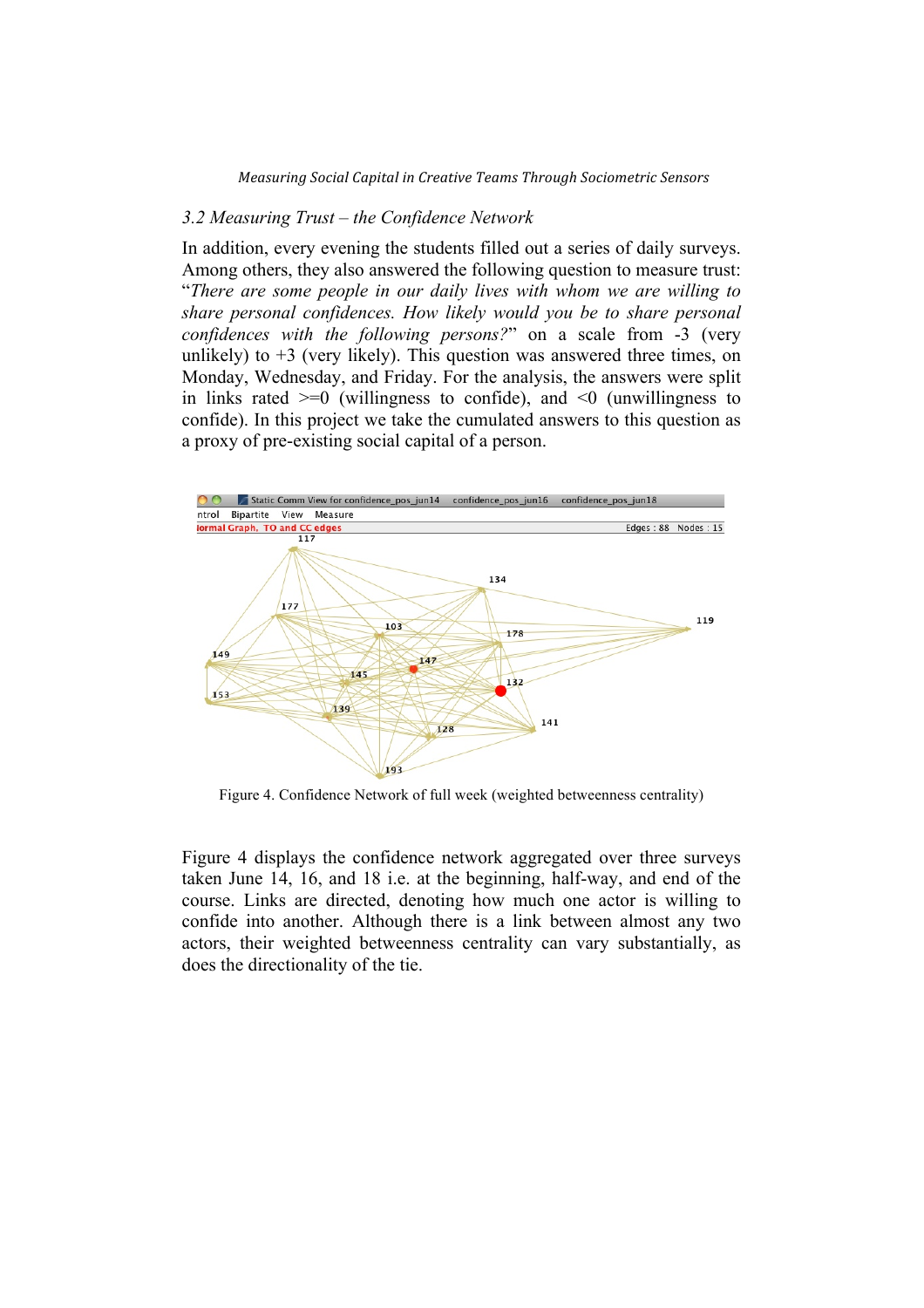

Figure 5. Non-confidence network of full week (weighted betweenness centrality)

Figure 5 displays the non-confidence network aggregated over the same three surveys taken June 14, 16, and 18. Links are directed, denoting how much one actor is unwilling to confide into another.

Similarly to IR interaction, we also summed up all expressions of trust an actor got by others as a second proxy for *a priori* social capital.

### *3.3 Measuring Creativity*

Defining and rating creativity is known to be a hard problem, in the past a wide range of definitions has been used (Csikszentmihalyi, 1997). We have used peer-rating, asking the course participants to rate the quality and creativity of the team output of their peers, assuming they will "know creativity when they see it".

Based on findings by Choi and Thompson (2005) we mixed the composition in the teams for the different tasks. It had been found earlier that particularly for complex knowledge-intensive tasks changing team membership should have beneficial effects (Ancona et al., 2002). Each participant worked in at least two teams, all teams presented their results to the entire course. For each presentation, the other participants ranked the work of the team on two dimensions, creativity and quality, on a Likert scale of 1 (worst) to 5 (best). Figure 6 lists the basic statistics of the 9 projects.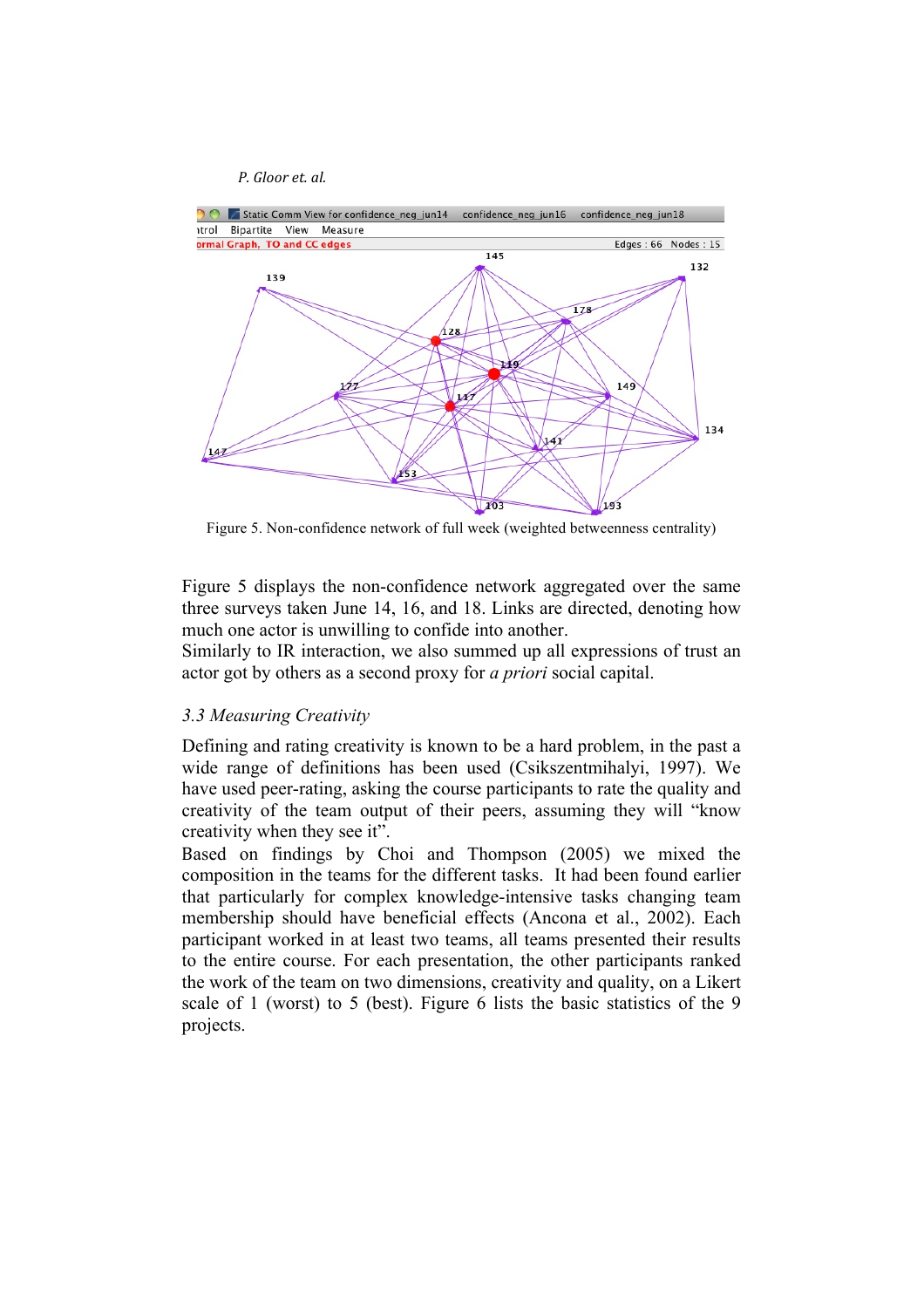

Figure 6. Projects and Basic Metrics of creativity and quality

In addition each participant also completed the NEO-FFI survey (Hough, 1992). The NEO-FFI is a personality test to measure five independent domains of personality: neuroticism (tendency to experience negative emotions like fear, sadness, or anger); extraversion (tendency to be social and to experience positive emotions); openness to experience (attentiveness to inner feelings, active imagination, intellectual curiosity); conscientiousness (being organized, competent, thoughtful, and motivated) and agreeableness (prosocial behaviors like trust, modesty, and altruism).

# **4. Hypothesis**

Our project addresses the interplay between personality characteristics, trust, face-to-face interaction captured through the IR sensor of the sociometric badges, and team creativity. In prior work we had found that humans like to look at people they trust (Gloor et al., 2010). In parallel, we had also found that these "honest signals" are reliable predictors of individual personality characteristics (Gloor et al., 2010, Olguin et al., 2009). On the other hand we speculate that trust between team members might be a pre-condition for team creativity, because only if team members are not forced to show a *façade*, and collaborate in an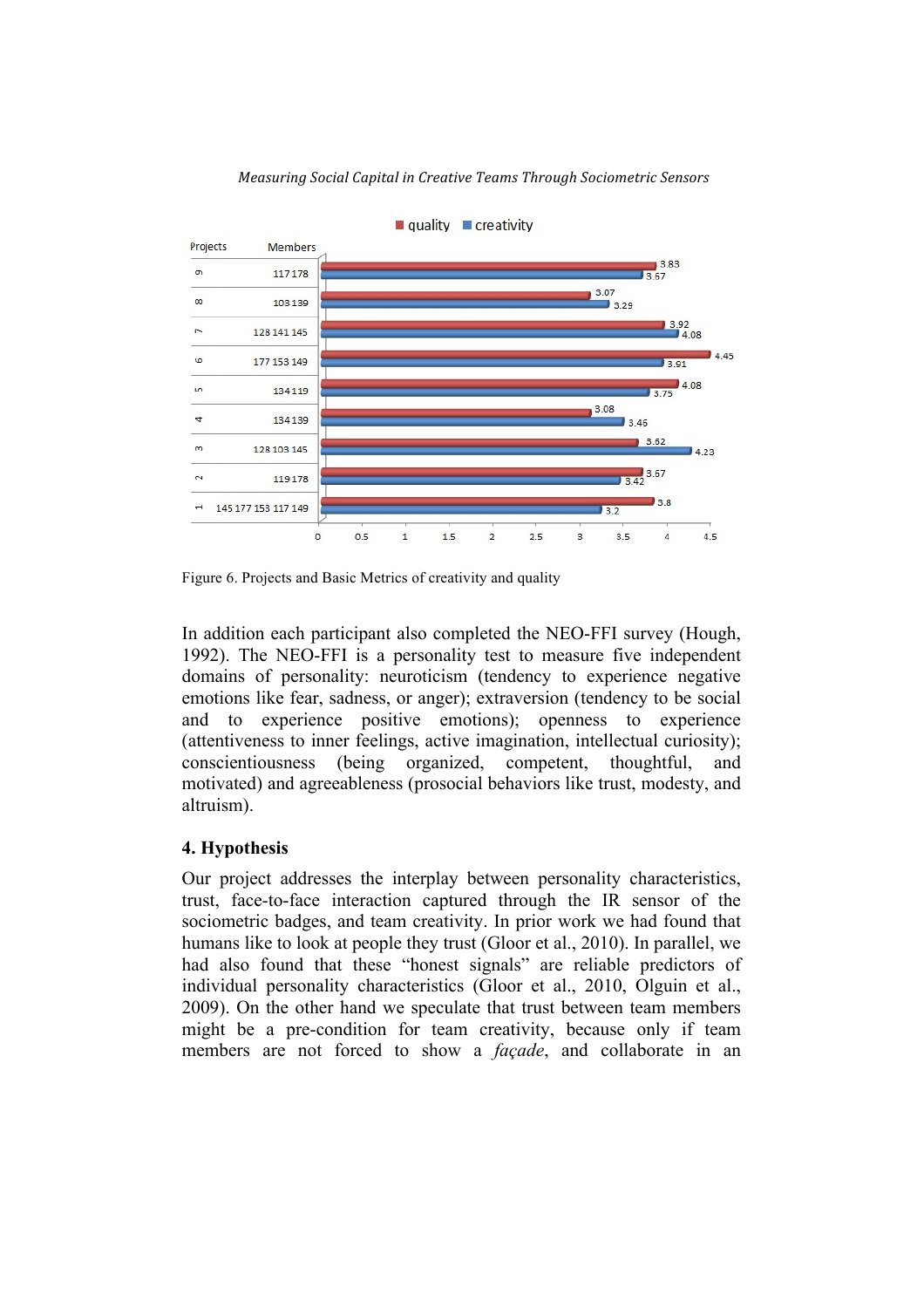environment of mutual trust will they be willing to mention "crazy ideas". Trust will therefore take away the risk of ridicule.

In earlier work measuring the quality of the work of Wikipedians (Nemoto et al., 2011), we had found that the more social capital in the form of positive pre-existing collaborative relationships Wikipedians had, the higher the quality of their work. In this project we take the accumulated IR sensor interactions between team members and the expressions of trust as proxies for newly developed and pre-existing social capital.



Figure 7. Evaluation Framework

Figure 7 illustrates the evaluation framework: individual personality characteristics (measured through the FFI Test) influence behavior such as looking each other into the eyes when talking to each other. Personality characteristics also influence the propensity of people to trust others and to be trusted. For example, we would expect that more open people are more trusting, and that more agreeable and conscientious people are more trusted. We speculate that the teams where people trust each other most, and where they interact most directly and frankly by accumulating most interactions will be the most creative. We therefore formulate the following hypothesis:

*Hypothesis: the higher the accumulated social capital of a team, measured as the sum of the expression of trust between team members, and the amount of interaction between team members, the higher the creativity and quality of their team output.*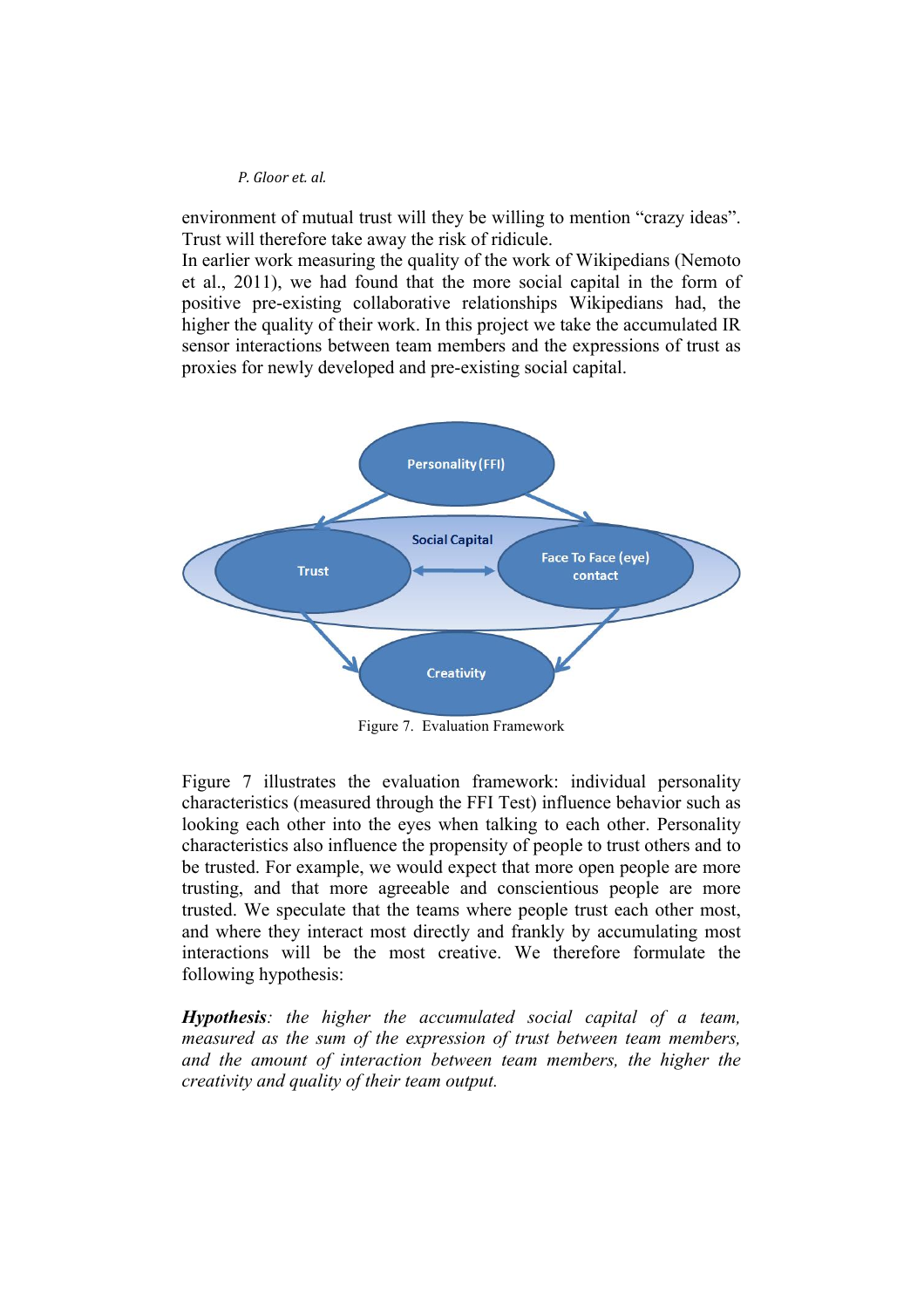This means that we study prerequisites of team creativity, exploring the variables impacting the ability of groups to deliver results of high quality and high creativity. In particular, we analyze how personality characteristics influence the social network position of an actor. We also investigate how the social network position in a face-to-face network – influenced by personality characteristics – predicts mutual trust. A high level of mutual trust, as indicated by social network position should then predict higher team creativity. The goal is to gather empirical evidence to verify the hypothesis that both trust between team members and the amount of interaction between them are correlated with higher collective creativity.

# **5. Results**

#### *5.1 Personality and social network position in the f2f network*

Comparing the social network position in the face-to-face network measured with the IR sensors with FFI personality characteristics, we find that more open people are more central in the network.

|                   |                   | <sub>ci</sub> | mean abc  | mean adc  |
|-------------------|-------------------|---------------|-----------|-----------|
| neuroticism       | Pearson           | $-147$        | $-481$    | $-.090$   |
|                   | $Sig. (2-tailed)$ | .633          | .096      | .769      |
|                   | N                 | 13            | 13        | 13        |
| extroversion      | Pearson           | $-124$        | $-.867**$ | $-.847**$ |
|                   | $Sig. (2-tailed)$ | .687          | .000      | .000      |
|                   | N                 | 13            | 13        | 13        |
| openness          | Pearson           | $-.071$       | .509      | .538      |
|                   | $Sig. (2-tailed)$ | .818          | .076      | .058      |
|                   | N                 | 13            | 13        | 13        |
| agreeability      | Pearson           | $-.517$       | .286      | .546      |
|                   | $Sig. (2-tailed)$ | .070          | .344      | .054      |
|                   | N                 | 13            | 13        | 13        |
| conscientiousness | Pearson           | .166          | $.612*$   | .422      |
|                   | $Sig. (2-tailed)$ | .589          | .026      | .150      |
|                   | N                 | 13            | 13        | 13        |

Table 1. Correlations between FFI personality characteristics and f2f network position (ci=contribution index over entire week, mean\_abc=mean actor betweenness centrality aggregated per day, mean adc=mean actor degree centrality per day, r, \*=significant on 0.05 level, \*\*=significant on 0.01 level)

The more extrovert people are, the lower is their mean degree and betweeness centrality. This seems to indicate that highly extrovert people might be less popular in face-to-face interaction.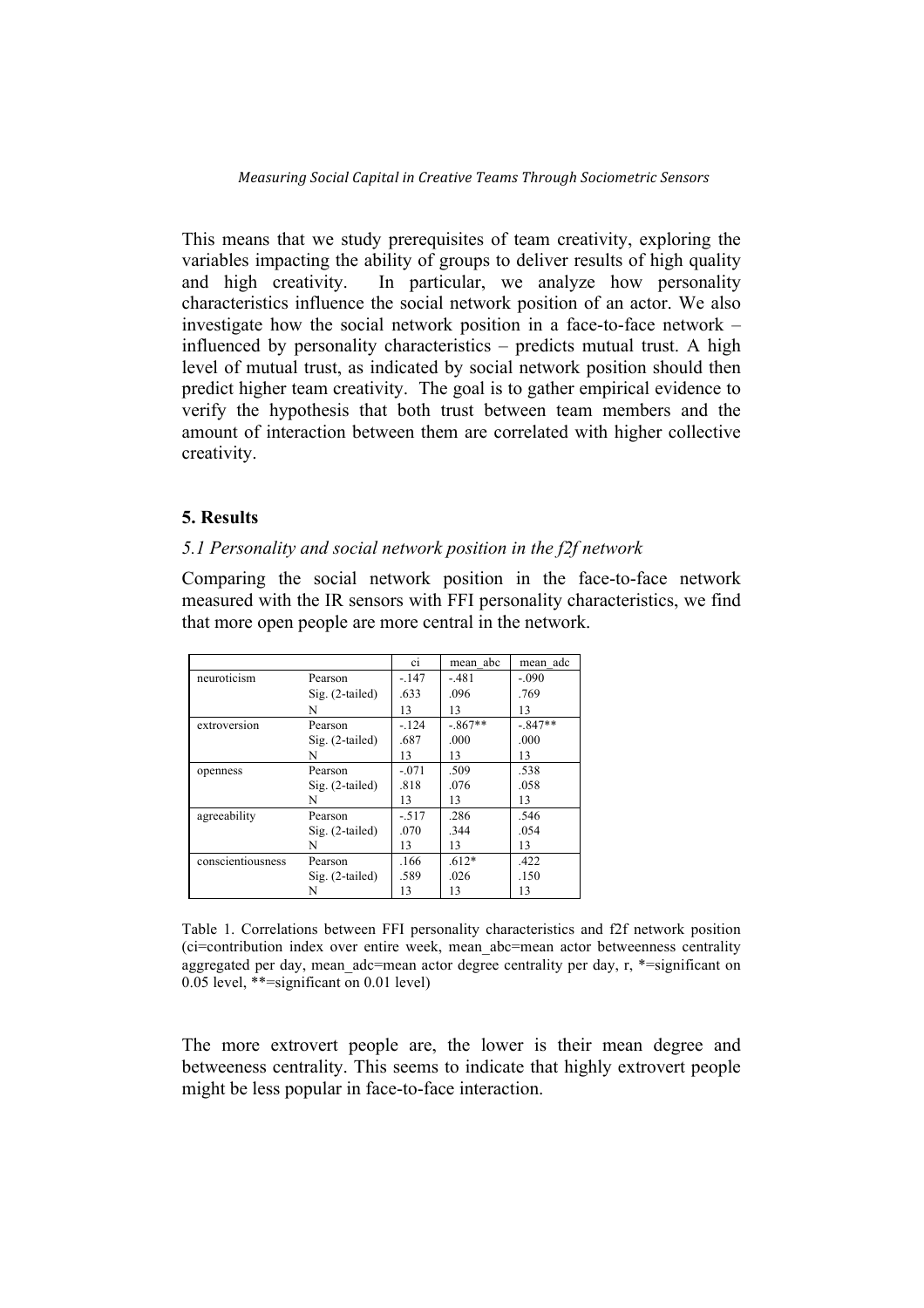The higher the mean betweenness and degree centrality of people in the face-to-face network is, measured by the IR sensors, the more open they are for new things. This means that interacting with many central people predicts openness for new things.

The lower the contribution index is (the more a person is being looked at), the more agreeable s/he is. The higher face-to-face mean betweenness centrality of a person, the more agreeable s/he is. This means that people prefer interacting with agreeable people, which is likely due to the cooperative and non-competitive attitude often associated with agreeability.

The higher face-to-face mean betweenness centrality of a person, the more conscientious s/he is. This means that people prefer interacting with others showing constant and predictable behavior.

These results confirm similar earlier results we had obtained when collecting sociometric badge data and comparing it with the FFI test results in the marketing department of a German bank (Gloor et al., 2010) and the Post Anesthesia Care Unit of a large Boston hospital (Olguin et al., 2009).

# *5.2 Trust and social network position in the f2f network*

To calculate the trust-component of social capital of each actor, the social networks of confidence and non-confidence are compared against the social network position collected by the sociometric badges. Using QAP correlation in Ucinet (Borgatti 2002) we find that the IR and radio networks are correlated  $(R=0.237^*)$ , and that the confidence and IR networks are correlated, too  $(R=0.161^*)$ , which means that people who are more central in the network of trust are also more central in the face-toface network. As is to be expected, the confidence and non-confidence networks are negatively correlated (R= - 0.358\*\*\*).

|                    | Radio network | Confidence<br>network | Non-confidence<br>network |
|--------------------|---------------|-----------------------|---------------------------|
| IR network         | 0.237         | 0.161                 | 0.075                     |
|                    | $(p=0.019)$   | $(p=0.041)$           | $(p=0.186)$               |
| Radio network      |               | 0.007                 | 0.108                     |
|                    |               | $(p=0.482)$           | $(p=0.214)$               |
| Confidence network |               |                       | $-0.358$                  |
|                    |               |                       | $(p=0.000)$               |

Table 2. QAP correlation between IR network, radio network, confidence network, and non-confidence network

People who are less trusting, on the other hand, show a larger variation in their face-to-face communication.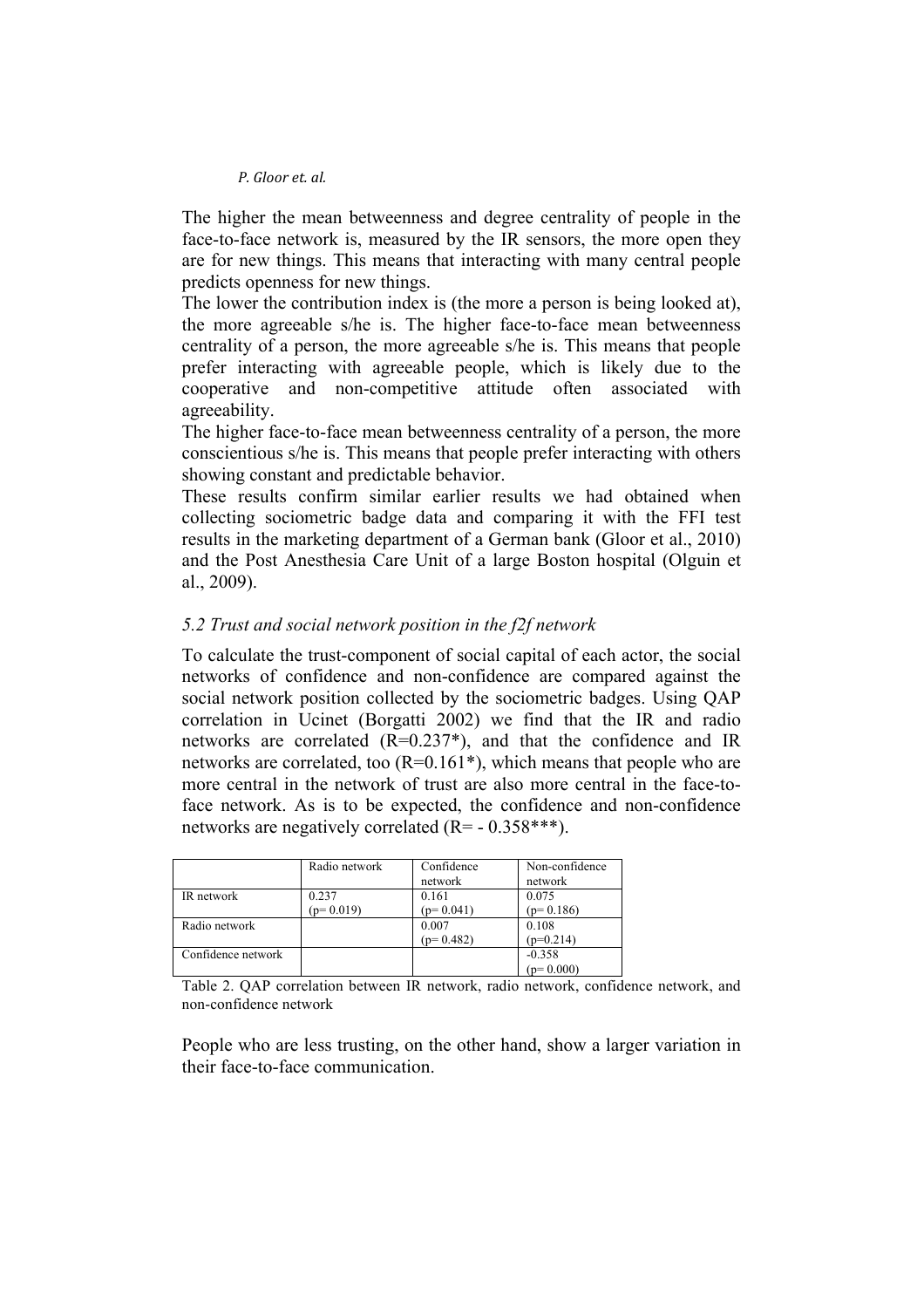|               |                   |      |      | mean    | mean a |                     |
|---------------|-------------------|------|------|---------|--------|---------------------|
|               |                   | abc  | C1   | abc     | dc     | std adc             |
| de trust d1   | Pearson           | .064 | .080 | $.571*$ | .387   | $-.015$             |
|               | $Sig.$ (2-tailed) | .820 | .777 | .026    | .154   | .957                |
|               | N                 | 15   | 15   | 15      | 15     | 15                  |
| be trust d1   | Pearson           | .203 | .024 | $.633*$ | .378   | $-125$              |
|               | Sig. (2-tailed)   | .469 | .933 | .011    | .165   | .658                |
|               | N                 | 15   | 15   | 15      | 15     | 15                  |
| de notrust d1 | Pearson           | .026 | .127 | .038    | .390   | $.625$ <sup>*</sup> |
|               | $Sig.$ (2-tailed) | .928 | .652 | .893    | .151   | .013                |
|               |                   | 15   | 15   | 15      | 15     | 15                  |

*Measuring%Social%Capital%in%Creative%Teams%Through%Sociometric%Sensors*

Table 3. Correlations between trust and f2f network position (abc=actor betwenness centrality over entire week, ci=contribution index over entire week, mean abc=mean actor betweenness centrality per day, mean\_adc=mean actor degree centrality per day, std\_adc=standard deviation per day of actor betweenness centrality, dc\_trust\_d1=actor degree centrality on day 1 in the trust network, bc\_trust\_d1=actor betweeness centrality on day 1 in the trust network, dc notrust  $dl = ac$  degree centrality on day 1 in the distrust network )

As Table 3 illustrates, the higher face-to-face betweenness centrality of a person is, the more s/he is trusted. On the other hand, the higher the standard deviation in the face-to-face degree centrality of a person is, the less s/he is trusted. This means, the more a person moves around, interacting with many people at one moment, and then interacting with only a few the next moment, the less s/he is trusted. It seems therefore that people trust others with constant interaction behavior more, which corresponds to the result about people with high conscientiousness described in the previous paragraph.

A similar picture emerges when analyzing the same trust and distrust data in another way, comparing the absolute numbers of face-to-face contacts with the number of statements of confidence and non-confidence they received (pos\_rcvd, neg\_rcvd) and gave (pos\_sent, neg\_sent).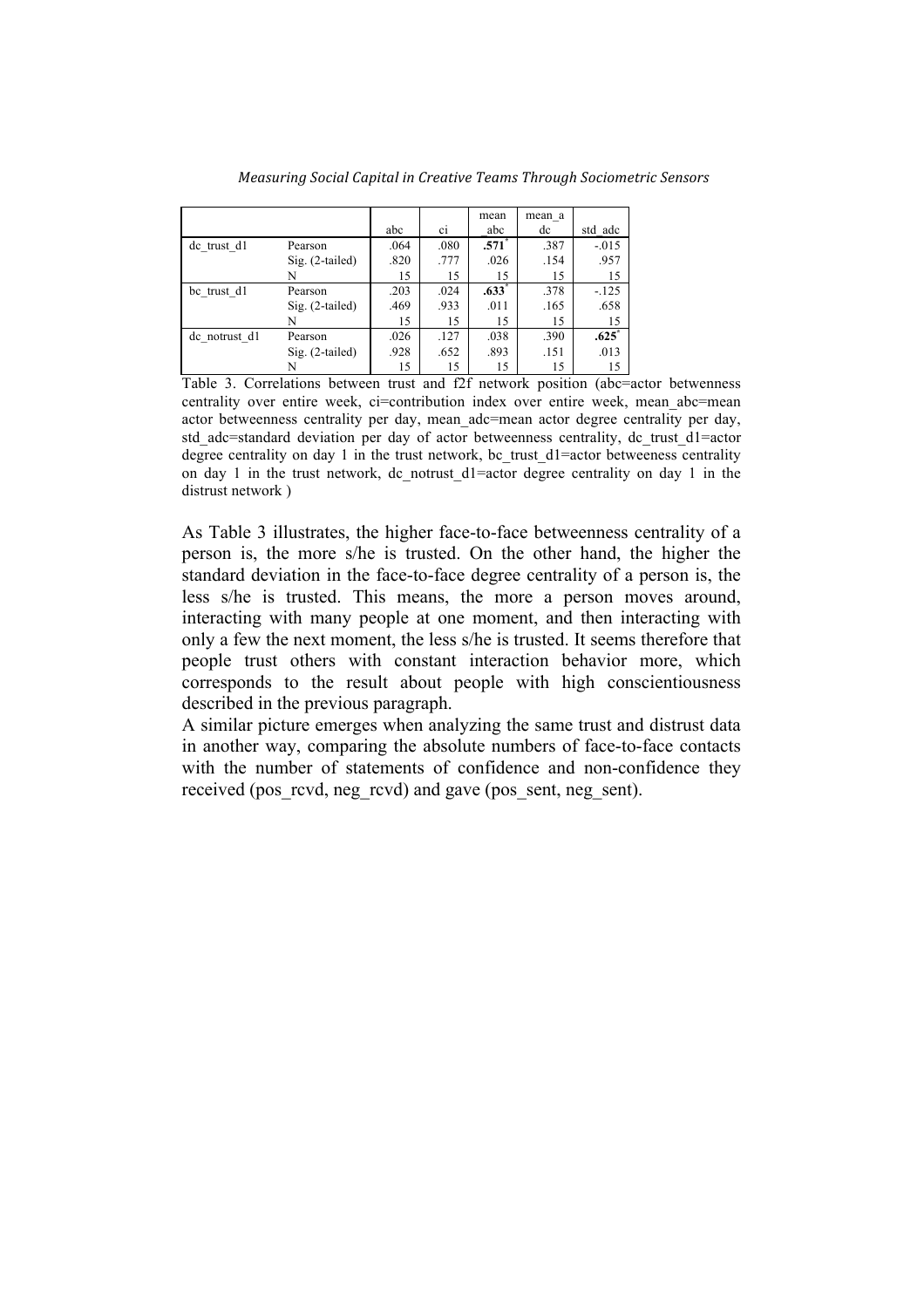|          |                     | rcvdIR  | sentIR   | rcvdRadio | sentRadio |
|----------|---------------------|---------|----------|-----------|-----------|
| pos revd | Pearson Correlation | .444    | .199     | .024      | .111      |
|          |                     |         |          |           |           |
|          | Sig. (2-tailed)     | .097    | .477     | .931      | .695      |
|          | N                   | 15      | 15       | 15        | 15        |
| pos sent | Pearson Correlation | .163    | $-.056$  | $-.074$   | .173      |
|          |                     |         |          |           |           |
|          | $Sig. (2-tailed)$   | .563    | .842     | .794      | .537      |
|          | N                   | 15      | 15       | 15        | 15        |
| neg rcvd | Pearson Correlation | $-.503$ | $-.133$  | $-.178$   | $-.434$   |
|          |                     |         |          |           |           |
|          | Sig. (2-tailed)     | .056    | .638     | .525      | .106      |
|          | N                   | 15      | 15       | 15        | 15        |
| neg sent | Pearson Correlation | $.576*$ | $.680**$ | .306      | .081      |
|          | $Sig. (2-tailed)$   | .025    | .005     | .267      | .774      |
|          | N                   | 15      | 15       | 15        | 15        |

\*\*. Correlation is significant at the 0.01 level (2-tailed). \*. Correlation is significant at the 0.05 level (2-tailed).

Table 4. Correlations between trust ratings given and received, and signals picked up by the social badge IR and radio sensors (rcvdIR=accumulated IR signals a badge picks up from others, sentIR=accumulated number of times IR signals of a badge have been picked up by other badges, rcvdRadio=accumulated radio signals a badge picks up from others, sentRadio=accumulated number of times radio signals of a badge have been picked up by other badges, pos\_rcvd=number of statements of trust received. pos sent=numbers of statements of trust given, neg rcvd=number of statements of distrust received, neg\_sent=numbers of statements of distrust given)

The more somebody gives statements of trust (the more trusting s/he is), the more his/her badge signal is picked up by others, i.e. the more others face him/her  $(r=0.444, p=0.097)$ . The opposite is true also: the more expressions of distrust somebody gives, the more her/his signals are picked up  $(r=0.680^{**})$ , and also the more s/he picks up others' signals  $(r=0.576*)$ . In other words, the less trusting somebody is, the more s/he looks at others, and the more s/he is looked at.

### *5.3 Personality and trust*

Comparing network position in the trust network with the FFI personality metrics also yields some surprising results (table 5).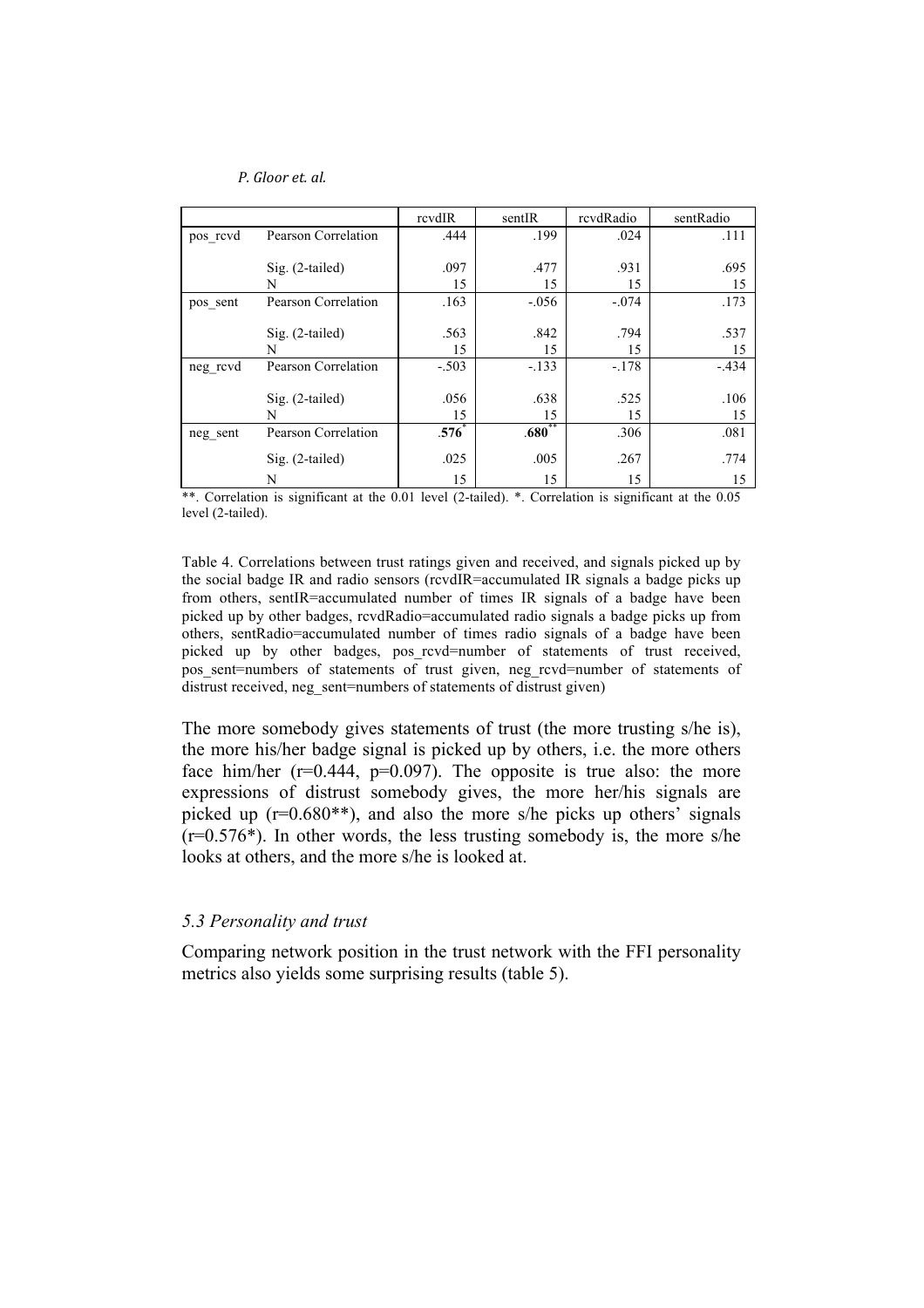|                 |                   | de trust    | be trust  | dc notr | be notr | pos     | pos     | neg      | neg     |
|-----------------|-------------------|-------------|-----------|---------|---------|---------|---------|----------|---------|
|                 |                   | d1          | d1        | ust d1  | ust d1  | recvd   | sent    | rcvd     | sent    |
| neuroticism     | Pearson           | $-.268$     | $-.469$   | .208    | .136    | .225    | $-.403$ | $-.140$  | .143    |
|                 | $Sig. (2-tailed)$ | .377        | .106      | .496    | .659    | .460    | .172    | .647     | .642    |
|                 | N                 | 13          | 13        | 13      | 13      | 13      | 13      | 13       | 13      |
| extroversion    | Pearson           | .404        | .503      | $-416$  | $-.331$ | $-.277$ | .518    | $-.147$  | $-.442$ |
|                 | $Sig. (2-tailed)$ | .171        | .079      | .158    | .269    | .359    | .070    | .632     | .130    |
|                 | N                 | 13          | 13        | 13      | 13      | 13      | 13      | 13       | 13      |
| openness        | Pearson           | $.736^{**}$ | $.708***$ | .179    | .208    | .266    | $.634*$ | $-.306$  | $-.284$ |
|                 | $Sig. (2-tailed)$ | .004        | .007      | .558    | .495    | .380    | .020    | .310     | .347    |
|                 | N                 | 13          | 13        | 13      | 13      | 13      | 13      | 13       | 13      |
| agreeability    | Pearson           | .625        | .282      | .532    | $.650*$ | $.671*$ | .115    | $-.556*$ | .182    |
|                 | $Sig. (2-tailed)$ | .022        | .351      | .061    | .016    | .012    | .708    | .049     | .551    |
|                 | N                 | 13          | 13        | 13      | 13      | 13      | 13      | 13       | 13      |
| conscientiousne | Pearson           | $.675*$     | .470      | .276    | .260    | .174    | .223    | $-.343$  | .346    |
| SS              | $Sig. (2-tailed)$ | .011        | .106      | .362    | .390    | .570    | .464    | .251     | .247    |
|                 | N                 | 13          | 13        | 13      | 13      | 13      | 13      | 13       | 13      |

*Measuring%Social%Capital%in%Creative%Teams%Through%Sociometric%Sensors*

Table 5. Correlations between FFI personality characteristics and network position in the trust network as well as between trust ratings given and received (dc\_trust\_d1=actor degree centrality on day 1 in the trust network, bc trust d1=actor betweeness centrality on day 1 in the trust network, dc\_notrust\_d1=actor degree centrality on day 1 in the distrust network, pos\_rcvd=number of statements of trust received, pos\_sent=numbers of statements of trust given, neg rcvd=number of statements of distrust received, neg\_sent=numbers of statements of distrust given)

The more open a person is, the higher is her/his degree centrality in the trust network, i.e. the more people trust her/him. The more open a person is, the higher is her/his betweenness centrality in the trust network, i.e. the more influential people trust her/him. This means that people who are more open for new things are also more central in the trust network, and they express more trust in other people  $(R=0.634*)$ 

Agreeability seems to be a double-edged sword, in the sense that always saying "yes" on occasion might lead to lower trust. The more agreeable a person is, the higher is her/his degree centrality in the trust network, i.e. the more people trust her/him. But also, the more agreeable a person is, the higher her/his betweenness centrality in the distrust network, i.e. the more influential people distrust her/him. Agreeable people are therefore central in both the trust and non-trust network. On the other hand, the more agreeable people are, the less expressions of non-confidence they receive (R=-0.556\*). This means that in general, agreeable people are more trusted, but not by influential people.

# *5.4 Team Creativity and Interpersonal Trust*

Our findings indicate that trust explains a lot about the creativity in teams. We accumulated the expressions of confidence per team over all team members as a proxy of the social capital of the team. The more team members receive statements of confidence (mean\_pos\_recvd) and give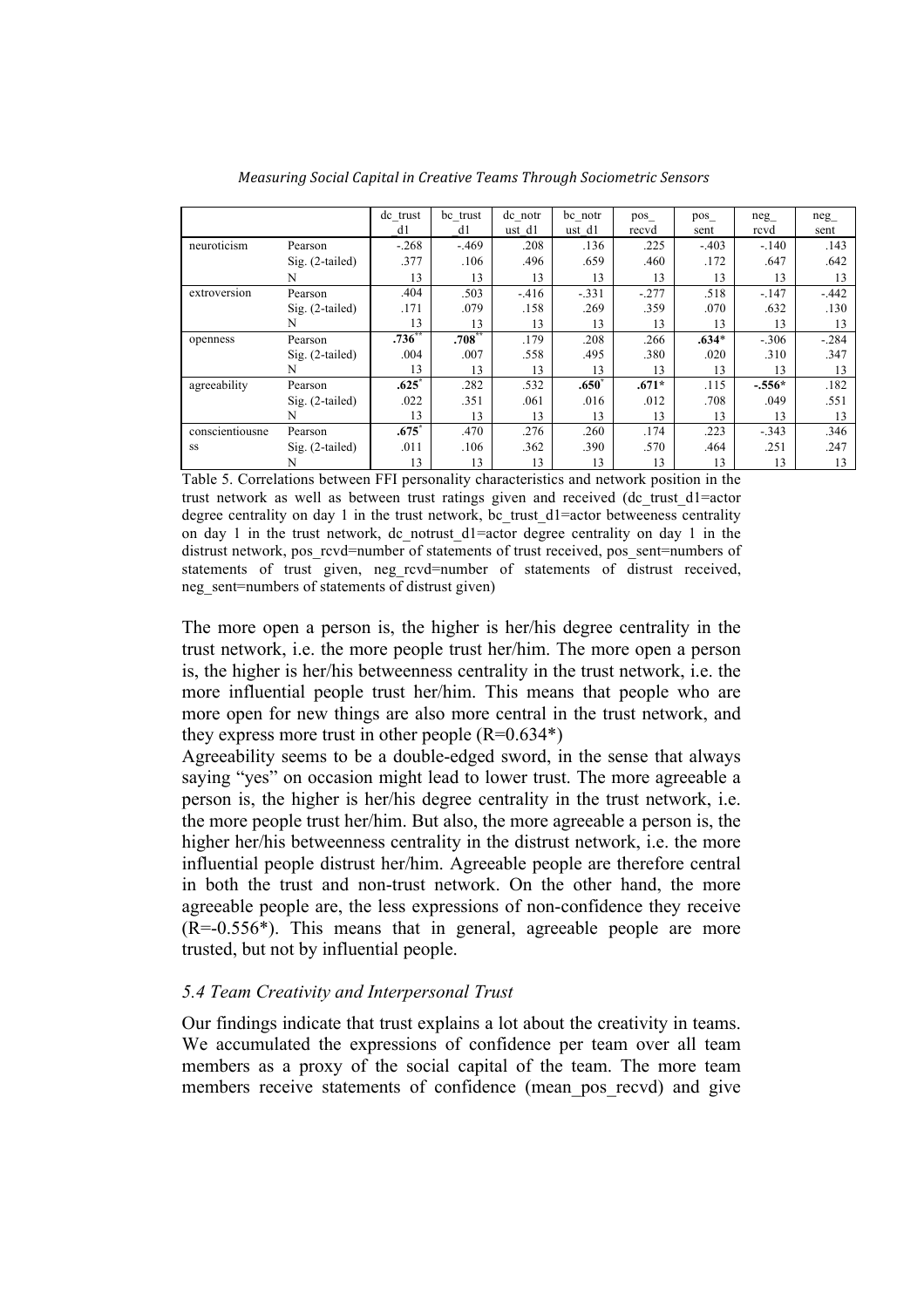statements of confidence (mean\_pos\_snt), and the fewer statements of non-confidence (mean\_neg) they receive, the higher their team creativity. At the same time, the more statements of confidence in total they give or receive (mean\_pos).

|                | Unstandardized Coefficients |            | Standardized<br>Coefficients |          |      |
|----------------|-----------------------------|------------|------------------------------|----------|------|
|                | B                           | Std. Error | Beta                         |          | Sig. |
| (Constant)     | 5.703                       | 1.166      |                              | 4.891    | .016 |
| mean pos recvd | .652                        | .226       | 5.155                        | 2.879    | .064 |
| mean pos sent  | .760                        | .247       | 5.760                        | 3.079    | .054 |
| mean pos       | $-.684$                     | .245       | $-8.460$                     | $-2.791$ | .068 |
| mean_neg_rcvd  | $-198$                      | .066       | $-.784$                      | $-3.003$ | .058 |
| mean neg       | .021                        | .007       | .693                         | 3.084    | .054 |

a. Dependent Variable: creativity

Table 6. Regression coefficients of trust ratings given and received, regressed against creativity (mean\_pos\_rcvd=mean number of statements of trust received per team, mean pos sent=mean number of statements of trust given per team, mean pos=mean numbers of statements of rust given and received per team, mean neg rcvd=mean number of statements of distrust received per team, mean neg =mean numbers of statements of distrust given and received per team)

We regressed the mean positive and negative confidence the 15 participants expressed in each other aggregated per team against peerranked creativity of each project. Table 6 shows the results, the adjusted R squared is quite high with 0.748. To put it in other words, the more team members are willing to confide into each other, the more creative their collaborative output.

The same relationship also predicts the quality of the teamwork. Regressing the mean positive trust team members expressed in each other as well as the mean unwillingness to not confide into each other leads to an adjusted R square of 0.730.

### *5.5 Team Creativity and Social Network Position in the f2f Network*

Table 8 shows the total number of times members of each team were facing each other during the entire week using the infrared sensors. We summed up all interactions between the corresponding badges of all team members into one number per badge pair.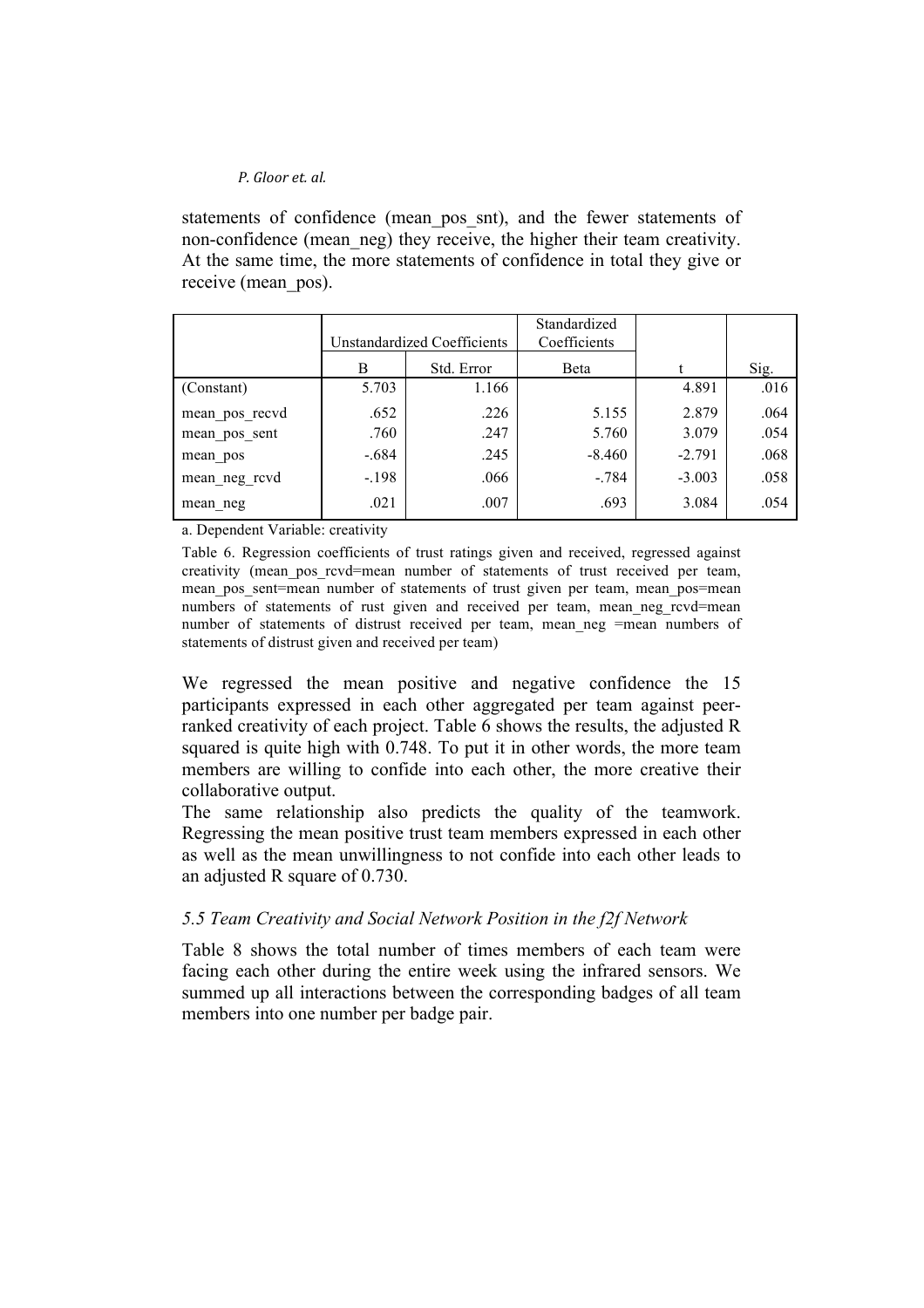*Measuring%Social%Capital%in%Creative%Teams%Through%Sociometric%Sensors*

|            |                        | tot IR      | mean IR     | weight IR           | tot radio | mean radio | weight radio |
|------------|------------------------|-------------|-------------|---------------------|-----------|------------|--------------|
| creativity | Pearson<br>Correlation | .580        | .650        | $.692$ <sup>*</sup> | $-.255$   | $-.091$    | .076         |
|            | Sig. (2-tailed)        | .102        | .058        | .039                | .508      | .816       | .846         |
|            | N                      | $\mathbf Q$ | 9           | 9                   | 9         | 9          | Q            |
| quality    | Pearson<br>Correlation | .215        | .207        | .203                | .268      | .417       | .361         |
|            | $Sig. (2-tailed)$      | .578        | .593        | .601                | .485      | .264       | .339         |
|            | N                      | $\mathbf Q$ | $\mathbf Q$ | 9                   | 9         | 9          | Q            |

Table 7. Correlations between creativity, quality and accumulated interactions per team, measured through the IR and radio sensors (tot IR=sum of IR signals picked up per team, mean IR=mean number of IR signals per team, weight IR=weighted mean of IR

signals per team  $(=tot_R / \frac{t \cdot \text{mean} - \text{mean}}{2})$ , tot\_radio=sum of radio signals picked up per team, mean radio=mean number of radio signals per team, weight radio=weighted mean of radio signals per team)

As Table 7 illustrates there is significant positive correlation (0.692\*) between the number of times team members are facing each other, and the creativity of their work results. At the same time, there is (non-significant) negative correlation between the proximity measured by the radio sensors and the creativity of their work output. This means that the more team members are facing each other, and the less close they are to each other, the more creative is their work output.

Table 8 displays the regression results, illustrating that the creativity of teams can be explained to a large extent  $(R \text{ sq } \text{adj}=0.985)$  by the team members' trust and distrust into each other as well as how they are facing each other and how physically close they are during their work.

|       |               |         | Unstandardized Coefficients | Standardized<br>Coefficients |           |      |
|-------|---------------|---------|-----------------------------|------------------------------|-----------|------|
| Model |               | B       | Std. Error                  | Beta                         |           | Sig. |
|       | (Constant)    | 6.981   | .332                        |                              | 21.033    | .002 |
|       | mean pos revd | .126    | .014                        | .947                         | 9.252     | .011 |
|       | mean pos sent | .226    | .015                        | 1.715                        | 14.756    | .005 |
|       | mean neg sent | .095    | .006                        | 2.942                        | 14.916    | .004 |
|       | mean neg rcvd | $-.511$ | .034                        | $-2.020$                     | $-14.999$ | .004 |
|       | weight IR     | $-.026$ | .002                        | $-2.390$                     | $-10.953$ | .008 |
|       | mean radio    | .000    | .000                        | $-.714$                      | $-12.102$ | .007 |

a. Dependent Variable: creativity

Table 8. Regression coefficients of aggregated team IR and radio signals picked up by sociometric badges combined with aggregated confidence and non-confidence sent and received, regressed against creativity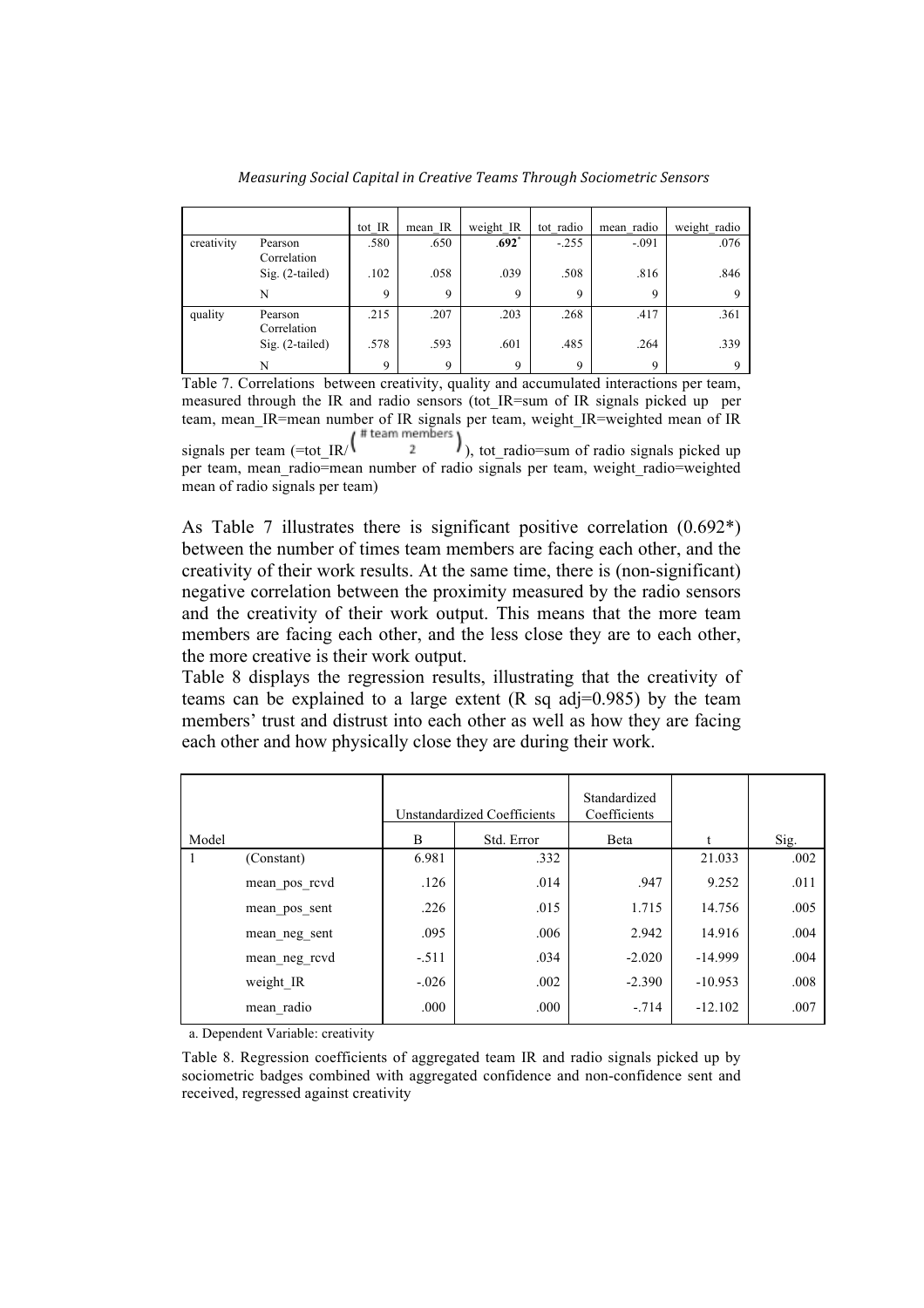A different picture emerges for the quality of the output, where both facing other team members a lot, and being physically close helps. The correlations are all weaker, and non-significant however, so much more analysis is needed to better understand this effect.

To sum up our findings, we have confirmed our hypothesis that accumulated social capital of a team, measured as the sum of the expression of trust between team members, and the amount of interaction between team members, predicts the creativity and quality of their team output.

# **6. Discussion**

In this paper we investigated the factors enabling collective creativity, providing empirical evidence and a new framework to recognize personality traits and social behaviors able to maximize team performance and creativity. We recognize and optimize creative groups by looking at individual and collective patterns of social behavior through sociometric badges and correlating this behavior with the creativity and quality of the group outcome. The moderating variables impacting the ability of groups to deliver high quality results are face-to-face interaction and eye contact, propensity to trust, and the group members' personality traits. The results support our hypothesis that both trust between team members and the amount of interaction between them are correlated with higher collective creativity.

We found that individual traits – such as being open for new things - and social skills - such as team members' willingness to confide into each other - are correlated with a more creative collaborative output. Our study extends the understanding of the "creativity-relevant skills" that determine a person's creative outcome, as described by Amabile (1983).

Besides confirming that specific traits are linked to higher collective creativity, our results show other interesting correlations between individual traits. Based on the expressions of non-confidence received by members, we found that agreeable people are more trusted by other teammates, but not by influential ones. On the other hand, we observed that influential people tend to trust people with an open personality. As noted by scholars in the leadership field (Judge et al., 2002), while the link between openness and leadership is clearly defined, the connection between agreeableness and leadership is ambiguous. Some authors found that interpersonal sensitivity and altruism - which are hallmarks of an agreeable personality - are related to leadership. Other studies found that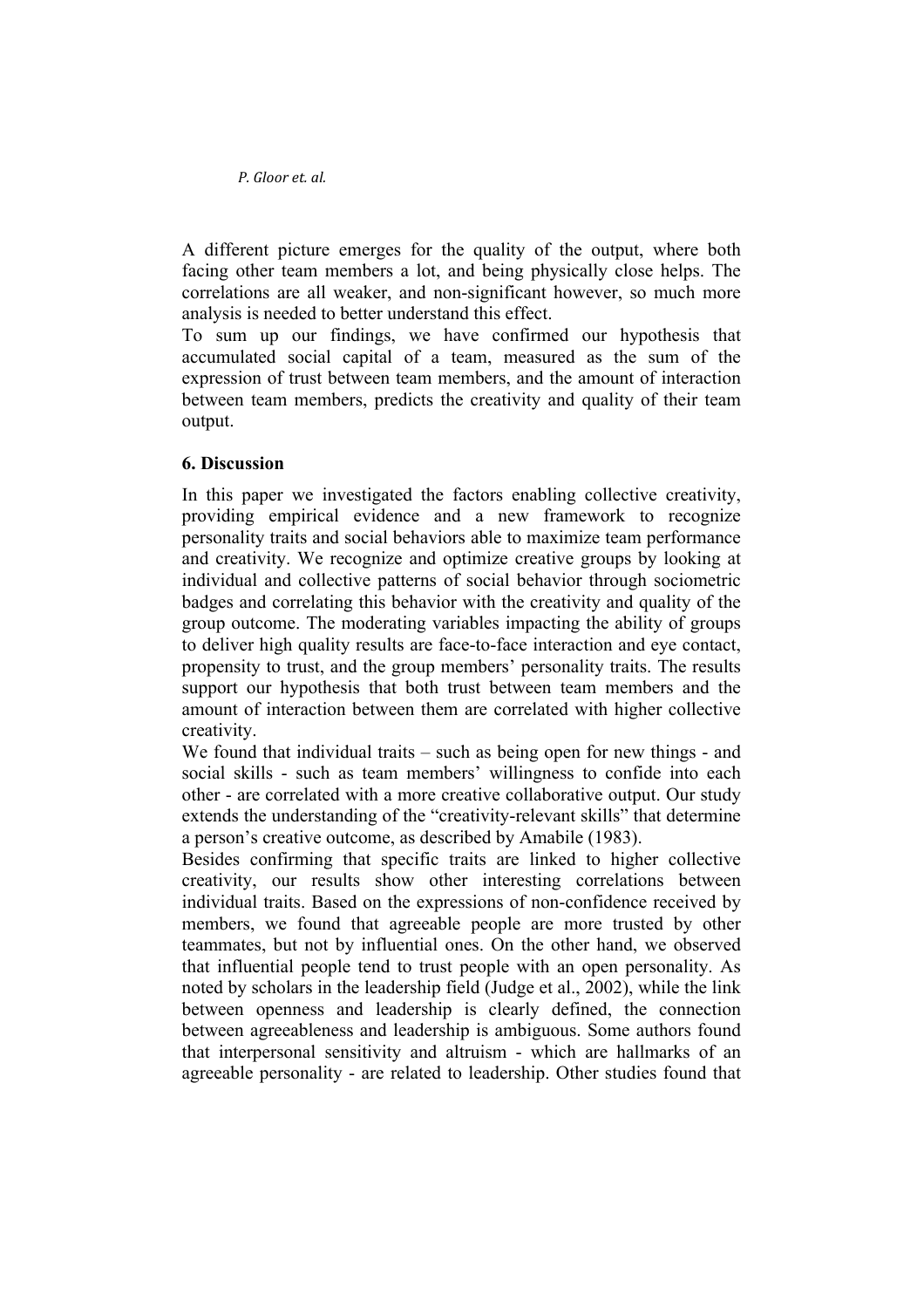"need for affiliation" - another trait of agreeability - is negatively related to leadership. In contrast, influential people tend to be more open and they seem to be attracted by people showing creative and divergent thinking. This might explain our result that prominent members - in a formal or informal leadership position – trust people similar to them based on their openness and agreeability behavior.

Our study proposes new relationships among creativity-relevant skills and offers a novel perspective to identify individual and collective behaviors fostering team creativity. Our findings indicate that social networks as the expression of social capital create trust and improve creativity. Looking at the most between actors in the face-to-face network allows recognizing the most trustworthy team members. This is aligned with the results of other studies indicating that people look at third parties' connections to decide whether to trust each other (Ferrin et al., 2006).

The findings of this study provide first hints that interacting with many central people might predict openness for new ideas. The more members are facing each other, the more open they are for new things and the higher the creativity of their work results. Other interesting correlations indicate that the more members interact with many teammates at one moment, and then interact with only a few members the next moment, the less they are trusted. This result might indicate that members who are less trusting show a larger variation in their face-to-face communication.

It seems that to build mutual trust, team members prefer to interact with a small and less diverse social network, where the prominent position is held by more open and trustworthier people.

There is still a lack of extensive research on the determinants of interpersonal trust in an organizational network. Our study provides empirical evidences to help explain how teams can be more creative by increasing their interpersonal relationships and trust network. Our findings confirm work by others (Grant and Berry, 2011) showing that individuals who are more prosocial are also more creative. Using sociometric badges gives us a new and unique way to measure accumulated prosocial behavior as social capital.

How could these results be used to develop more creative teams? Building up trust within the team seems to increase both creativity and quality. This corresponds well with earlier research emphasizing the role trust plays to increase team performance. And as we have found in this project, interacting a lot with your fellow team members, facing them and looking them into the eyes seems to be a good way to increase mutual trust.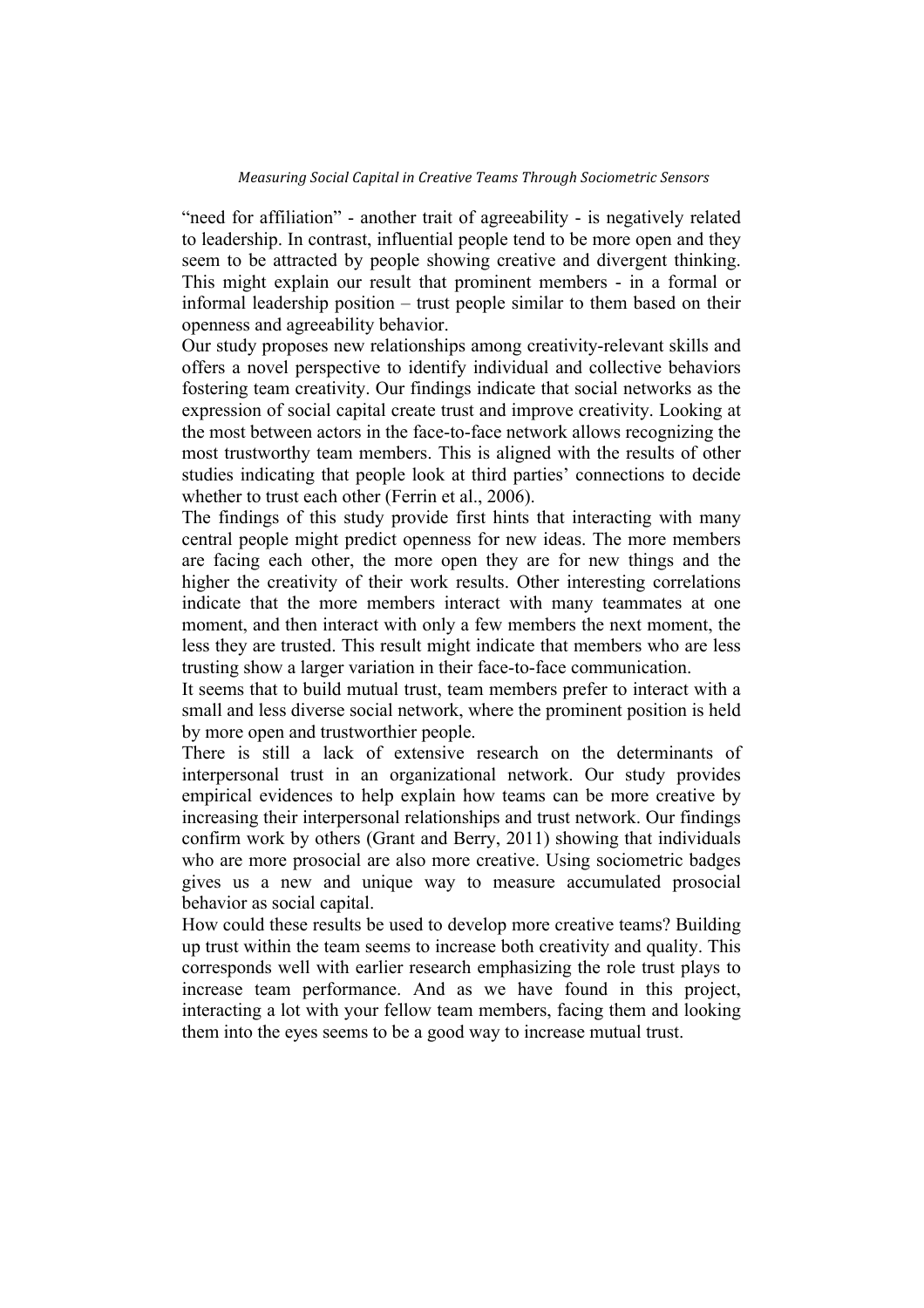# **7. Conclusions and Limitations**

This research proposes a new method to study interpersonal trust and creativity based on the use of both traditional techniques (surveys) and innovative methods (sociometric badges) to collect data on human behavior. Although the wearable sensors are quite unobtrusive as they do not record a complete conversation between actors, a person's movements and interactions can still be tracked. This implies that researchers are advised to design experiments able to minimize the impact on people's privacy. At the same time, they need to control for possible changes in human behaviors due to the awareness of being observed to avoid the Hawthorne effect (Landsberger, 1958).

The main limitation of our project is the small sample size of our study subjects, leading to some insignificant results, and lack of enough data to do more sophisticated analysis. This means that in future work we both hope to be able to study larger groups in a variety of creative tasks. We are currently working on different projects, among others studying social signals of software developers in distributed and co-located teams, of researchers in the health care area, school children participating in extracurricular science activities, and Jazz musicians.

We are convinced that we are only at the beginning of a new era of research, trying to better understand what drives team creativity by analyzing "honest signals" of team members. While our results are preliminary, they nevertheless seem to indicate that mutual trust is essential for teamwork, and that there is no substitute for face-to-face interaction to build up this trust.

# **References**

- Amabile, T.M. (1983) 'The social psychology of creativity: A componential conceptualization', *Journal of Personality and Social Psychology*, Vol. 45, No.2, pp. 357–376.
- Amabile, T.M. (1996) *Creativity in Context: Update to the Social Psychology of Creativity*, Westview Press, Boulder, CO.
- Feist, G.J. (1999) 'Influence of personality on artistic and scientific creativity', In R. Sternberg, (Ed.): *Handbook of Creativity*, Cambridge University Press, New York, NY.
- Ancona, D. G., Bresman, H.M. and Kaeufer, K. (2002) 'The comparative advantage of X teams', *Sloan Management Review*, Vol. 43, pp. 33– 39.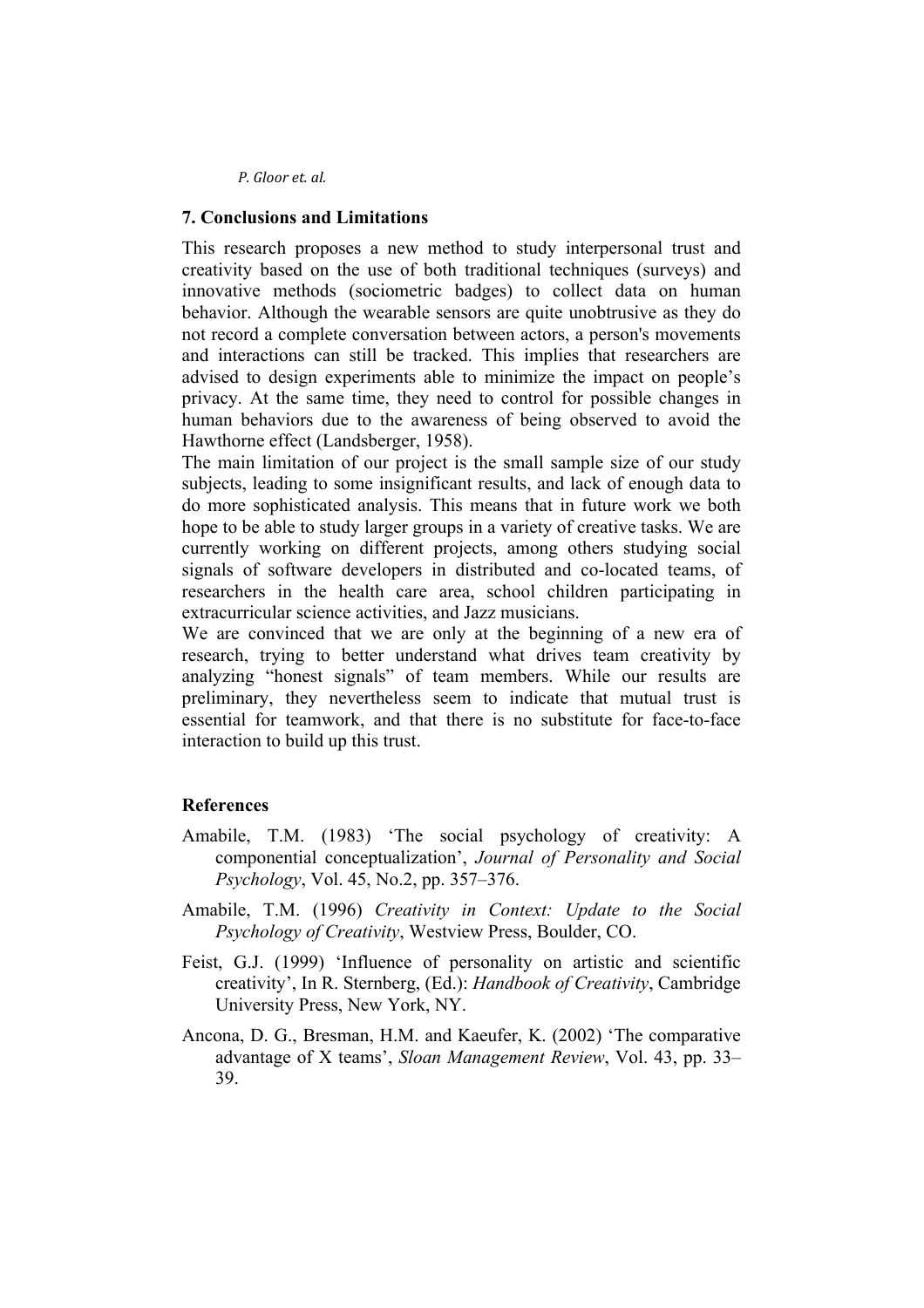- Barron, F. (1969) *Creative person and creative process*, Holt, Rinehart and Winston, New York, NY.
- Barron, F., and Harrington, D. (1981) 'Creativity, intelligence, and personality', In M. Rosenzweig and L. Porter (Eds.): *Annual review of psychology,* Vol. 32, pp. 439–476, Palo Alto, CA: Annual reviews.
- Borgatti, S.P. (2002) 'A Statistical Method for Comparing Aggregate Data Across a priori Groups', *Field Methods* , Vol. 14, No.1, pp. 88-107.
- Choi, H.S. and Thompson, L. (2005) Old wine in a new bottle: Impact of membership change on group creativity, *Organizational Behavior and Human Decision Processes*, Vol. 98, No. 2, pp. 121–132.
- Collins, R. (2005) *Interaction Ritual Chains*. Princeton University Press.
- Csikszentmihalyi, M. (1997) *Creativity: Flow and the Psychology of Discovery and Invention,* Harper Perennial, New York, NY.
- Cummings, J. and Kiesler, S. (2008) 'Who Collaborates Successfully? Prior Experience Reduces Collaboration Barriers in Distributed Interdisciplinary Research', Proc. of the Conference CSCW'08, San Diego, CA.
- Dirks K.Y. (1999) 'The Effects of Interpersonal Trust on Work Group Performance', *Journal of Applied Psychology*, Vol. 84, pp. 445-455.
- Ferrin, D. and Shah, P. (1997) 'Trust, cooperation, and conflict in groups: A social network analysis of MBA task force teams', *Proc. of the 1997 Academy of Management Meeting*, Boston, MA.
- Ferrin D.L., Dirks K.T. and Shah P.P., (2006) 'Direct and Indirect Effects of Third-Party Relationships on Interpersonal Trust', *Journal of Applied Psychology*, Vol. 91, No. 4, pp. 870–883.
- Falchikov, N. (1986) 'Product Comparisons and Process Benefits of Collaborative Peer Group and Self Assessments', *Assessment and Evaluation in Higher Education*, Vol. 11, pp. 146-166.
- Friedlander, F. (1970) 'The primacy of trust as a facilitator of further group accomplishment', *Journal of Applied Behavioral Science*, Vol. 6, pp. 387-400.
- Gloor, P., Laubacher, R., Dynes, S., and Zhao, Y. (2003) 'Visualization of Communication Patterns in Collaborative Innovation Networks - Analysis of some W3C working groups', *Proc. ACM CKIM*, New Orleans.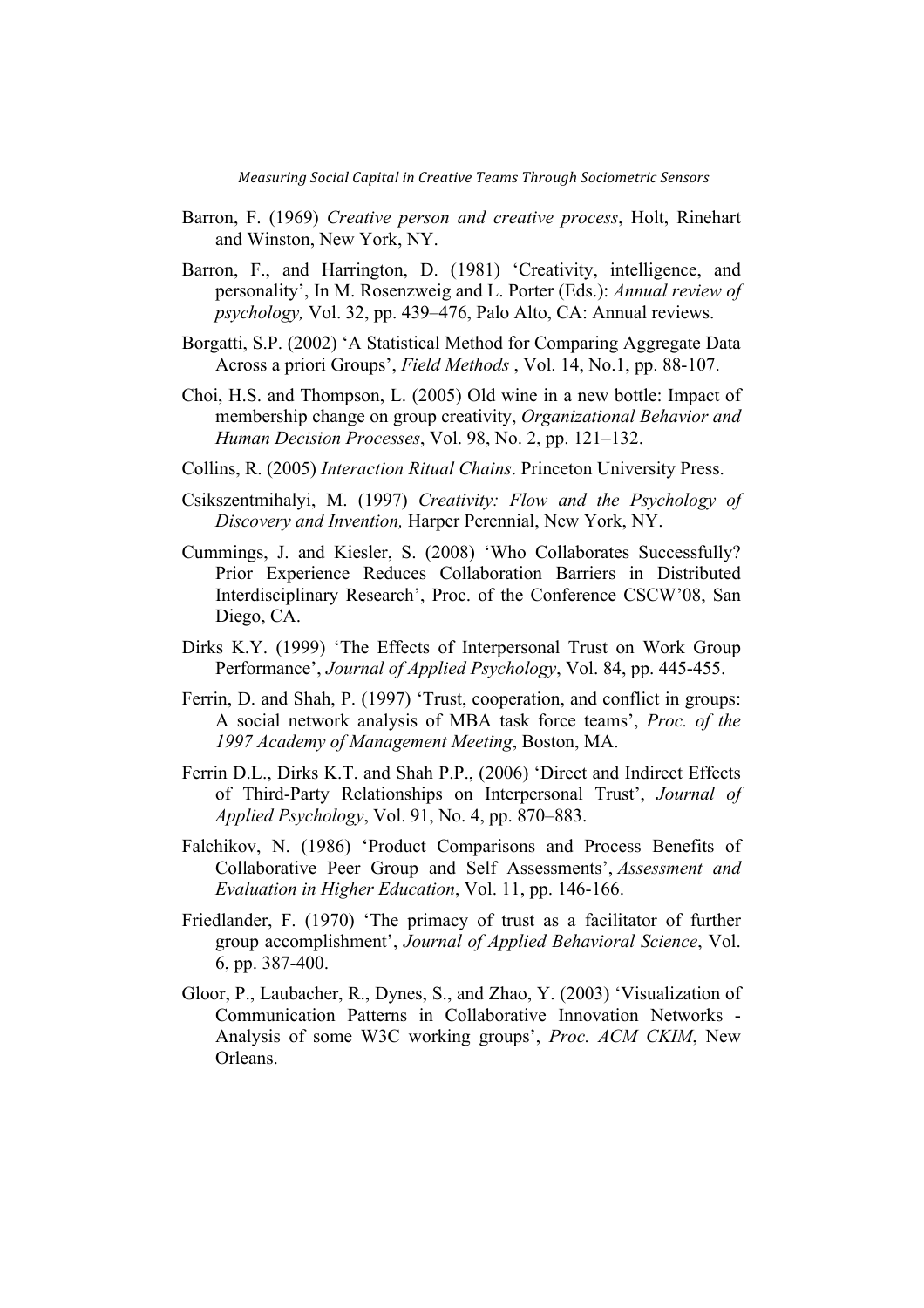- Gloor, P., Fischbach, K., Fuehres, H., Lassenius, C., Niinimäki, T., Olguin Olguin, D., Pentland, A., Piri A. and Putzke, J. (2010) 'Towards "Honest Signals" of Creativity – Identifying Personality Characteristics Through Microscopic Social Network Analysis', *Proc. of the COINs 2010, Collaborative Innovations Networks Conference*, Savannah GA.
- Gloor, P. Oster, D. Raz, O. Pentland and A. Schoder, D. (2010) 'The Virtual Mirror - Reflecting on Your Social and Psychological Self to Increase Organizational Creativity', *Journal on International Studies of Management & Organization*, M.E Sharpe, Vol. 40, No. 2.
- Goncalo J.A. and Staw B.M. (2006) 'Individualism–collectivism and group creativity', *Organizational Behavior and Human Decision Processes,* Vol. 100, pp. 96–109.
- Grant, A. M. and Berry, J. W. (2011) 'The Necessity of Others Is the Mother of Invention: Intrinsic and Prosocial Motivations, Perspective Taking, and Creativity', *Academy of Management Journal*, Vol. 54, No.1, pp. 73-96.
- Hackman, J. R. and Katz, N. (2010) 'Group behavior and performance', In S. T. Fiske, D. T. Gilbert, and G. Lindzey (Eds.): *Handbook of social psychology* (5th ed.), pp. 1208-1251, Wiley, New York, NY.
- Helson, R. (1996) 'In search of the creative personality', *Creativity Research Journal*, Vol. 9, pp. 295–306.
- Hough, L. M. (1992) 'The "big five" personality variables construct confusion: Description versus prediction', *Human Performance*, Vol. 5, No. 1, pp. 139–155.
- Judge T.A., Ilies R., Bono J.E. and Gerhardt M.W. (2002) 'Personality and Leadership: a qualitative and quantitative review', *Journal of Applied Psychology*, Vol. 87, No.4, pp. 765-780.
- Landsberger, H.A. (1958) *Hawthorne Revisited: Management and the Worker, Its Critics, and Developments in Human Relations in Industry*, Cornell University, Ithaca, New York.
- McAllister, D. (1995) 'Affect- and cognition-based trust as foundations for interpersonal cooperation in organizations', *Academy of Management Journal*, Vol. 38, pp. 24-59.
- Nemoto, K., Gloor, P. and Laubacher, R. (2011) 'Social Capital Increases Efficiency of Collaboration among Wikipedia Editors', *Proc. of the 22nd ACM Conference on Hypertext and Hypermedia.*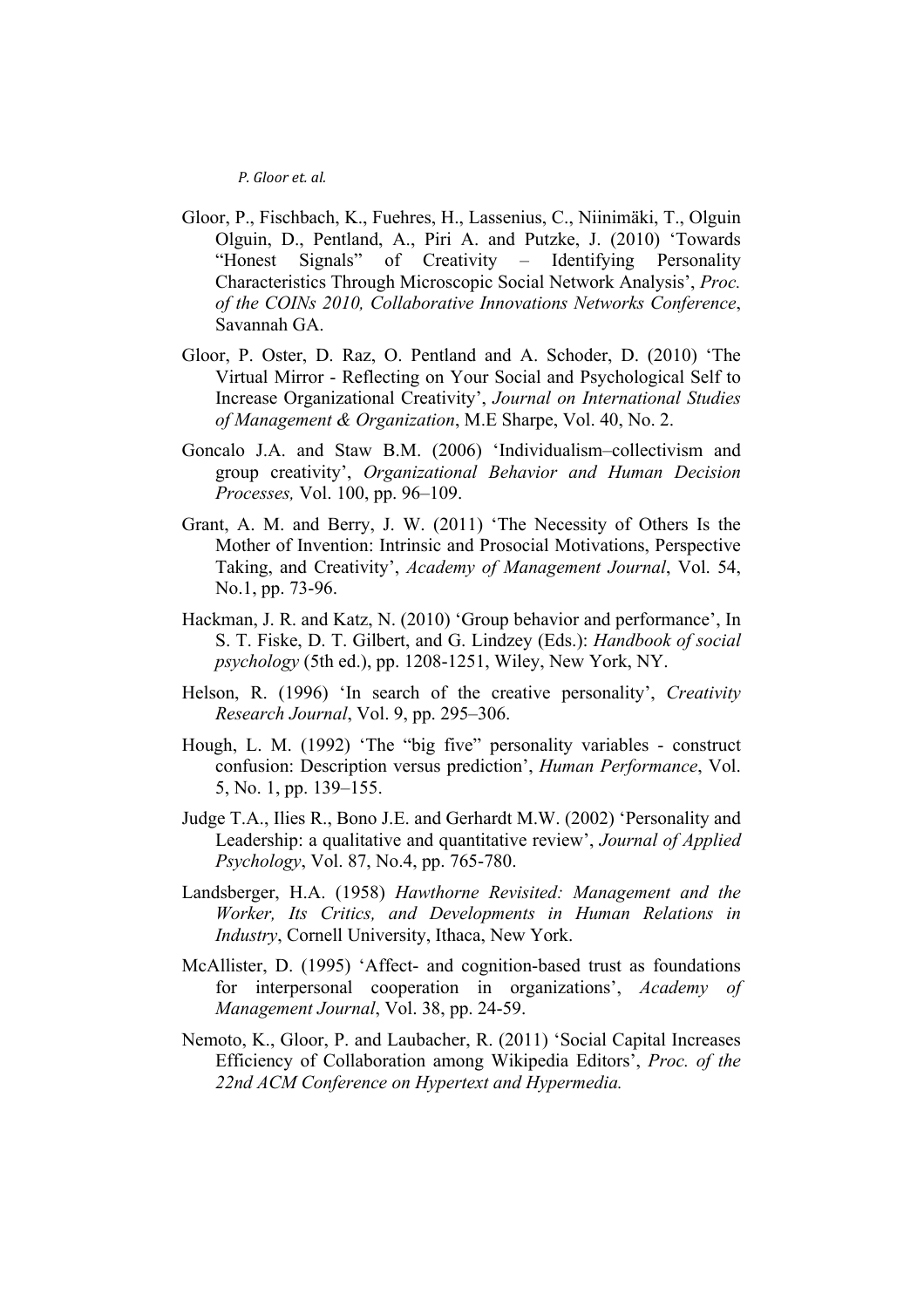- Olguín Olguín, D. (2007) 'Sociometric Badges: Wearable Technology for Measuring Human Behavior', MAS Thesis. Massachusetts Institute of Technology, Cambridge, MA.
- Olguin Olguin, D., Gloor, P. and Pentland, A. (2009) 'Capturing Individual and Group Behavior with Wearable Sensors', *Proc AAAI 2009 Spring Symposium*, Stanford.
- Olguín Olguín, D., and Pentland, A.S. (2010) 'Sensor-based organisational design and engineering', *International Journal of Organisational Design and Engineering*, Vol. 1, No. 1/2, pp. 69-97.
- Opsahla, T. Filip Agneessens and F. Skvoretz, J. (2010) 'Node centrality in weighted networks: Generalizing degree and shortest paths', *Social Networks*, Vol.32, pp. 245–251.
- Pentland, A.S. (2007) 'On the collective nature of human intelligence', *Adaptive Behavior,* Vol. 15, No.2, pp. 189–198.
- Pentland, A.S. (2008) *Honest Signals, How They Shape Our World*, MIT Press, Cambridge MA.
- Perry-Smith, J. E., and Shalley, C. E. (2003) 'The social side of creativity: A static and dynamic social network perspective', *Academy of Management Review*, Vol. 28, pp. 89-106.
- Putnam, R. D. (2001) Social Capital: Measurement and Consequences*. Isuma: Canadian Journal of Policy Research* 2 (Spring 2001): 41-51.
- Sawyer, C. (2007) *Group Genius: The Creative Power of Collaboration*, Basic Books, New York, NY.
- Sternberg, R. J., and Lubart, T.I. (1999) 'The Concept of Creativity: Prospects & Paradigms', In R.J. Sternberg (Ed.): *Handbook of creativity*, pp.313-335, Cambridge University Press, New York.
- Uzzi, B., and Spiro, J. (2005) 'Collaboration and Creativity: The Small World Problem', *American Journal of Sociology*, Vol. 111, No.2, pp. 447–504.
- Woodman, R., and Sherwood, J. (1980) 'The role of team development in organizational effectiveness: A critical review', *Psychological Bulletin*, Vol. 88, pp. 166-186.
- Zhou, J. (2003) 'When the presence of creative coworkers is related to creativity: Role of supervisor close monitoring, developmental feedback, and creative personality', *Journal of Applied Psychology*, Vol. 88, pp. 413-422.